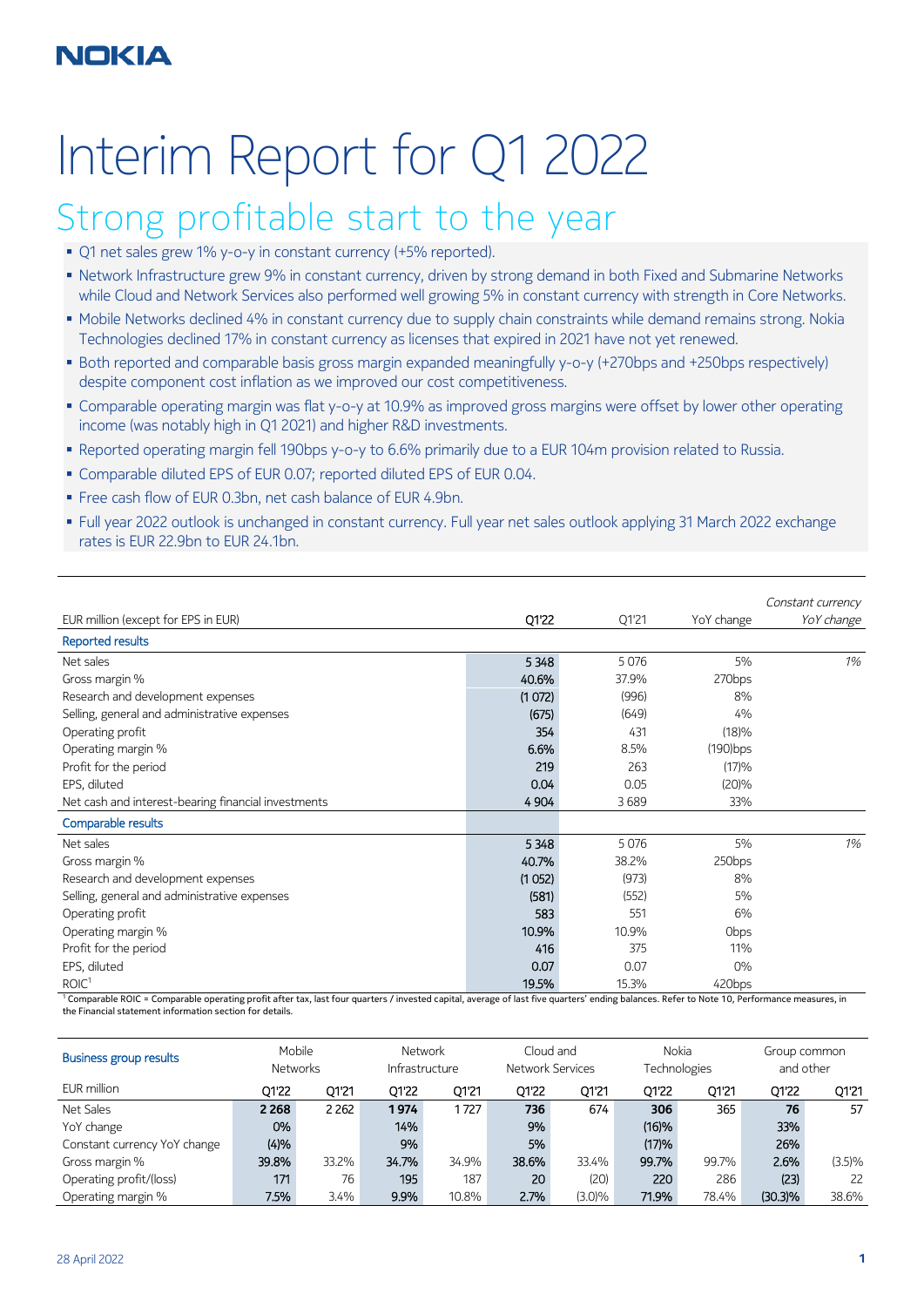



During the first quarter of the year, we were shocked to see the Russian invasion of Ukraine. Nokia believes in human rights, international cooperation and the rule of law. Throughout the war our priority has been the safety and wellbeing of our people. We support our employees in Ukraine in multiple ways and are proud of their continued efforts to maintain our customers' networks in the country. It has been clear for us since the early days of the invasion that continuing our presence in Russia would not be possible. We announced in early April that we will exit the Russian market in a responsible way and aim to provide the necessary support to maintain our customers' networks, as we exit.

# Outlook

On a more positive note, I am pleased with our start to 2022. Demand in our end markets remains high, and although supply chain constraints continue to impact our growth, we delivered 1% constant currency net sales growth in Q1. Our comparable operating margin was stable yearon-year at 10.9% as strong underlying improvements in profitability were offset by rising R&D investment, lower other operating income compared to the year before and some timing effects in Nokia Technologies.

Network Infrastructure delivered again strong growth with continued robust momentum in both Fixed and Submarine Networks. In Mobile Networks supply constraints hindered our revenue growth, nevertheless we expect to return to growth this year due to our improved competitiveness. Our 5G Core business continued to drive good growth in Cloud and Network Services.

In Nokia Technologies we are in the process of renewing licenses which has led to some timing effects in net sales in the quarter. We are confident in the quality of our patent portfolio and expect to return to previously communicated €1.4-1.5bn annualized net sales run rate.

Overall, Q1 was a strong start for the year both in terms of net sales and profitability. The demand environment remains strong and while supply chain and inflation challenges remain, we are confident we can deliver our 2022 outlook and continue to make good progress towards our long-term targets.

## Full year 2022

| Net sales <sup>1</sup>                   | EUR 22.9 billion to EUR 24.1 billion (constant currency unchanged, adjusted for currency) <sup>1</sup> |
|------------------------------------------|--------------------------------------------------------------------------------------------------------|
| Comparable operating margin <sup>2</sup> | 11 to 13.5%                                                                                            |
| Free cash flow <sup>2</sup>              | 25-55% conversion from comparable operating profit                                                     |

<sup>1</sup> Assuming the rate 1 EUR = 1.11 USD as of 31 Mar 2022 continues for the remainder of 2022 along with actual Q1 foreign exchange (adjusted from prior EUR 1.13 rate as of 31 Dec 2021). Assuming the year-end 2021 exchange rate, the net sales outlook would continue to be EUR €22.6bn to EUR 23.8bn.

<sup>2</sup> Please refer to Note 10, Performance measures, in the Financial statement information section, for a full explanation of how these terms are defined.

The outlook, the long-term targets (3-5 years) and all of the underlying outlook assumptions described below are subject to risk factors as described in the Risk Factors section later in this report.

 Nokia's outlook assumptions expect the following size and growth in our total addressable markets (Mobile Networks excluding China and Network Infrastructure excluding Submarine Networks) and assuming Q1 actual EUR/USD rate and 1.11 for the remainder of the year (updated):

|                            | 2022 TAM (€bn) | Constant |
|----------------------------|----------------|----------|
|                            |                | currency |
|                            |                | growth   |
| Mobile Networks            | 50             | $+4%$    |
| Network Infrastructure     | 45             | $+3%$    |
| Cloud and Network Services | 27             | $+4%$    |
| Nokia TAM                  | 122            | $+4%$    |

 Nokia's outlook assumptions for the operating margin of each business group in 2022 are provided below:

|                            | Full year 2022 |
|----------------------------|----------------|
| Mobile Networks            | 6.5 to 9.5%    |
| Network Infrastructure     | 9.5 to 12.5%   |
| Cloud and Network Services | 4.0 to 7.0%    |
| Nokia Technologies         | >75%           |

- We expect Nokia Technologies to deliver a largely stable operating profit performance in 2022 and over the longer-term;
- We expect the net negative impact of Group Common and Other to be EUR 250 million in 2022 and over the longer-term;
- **In full year 2022, Nokia expects the free cash flow performance of** Nokia Technologies to be approximately EUR 450 million lower than its operating profit, primarily due to prepayments we received from certain licensees in previous years;
- Comparable financial income and expenses are expected to be an expense of approximately EUR 150-200 million in full year 2022 and over the longer-term;
- **Comparable income tax expenses are expected to be approximately** EUR 450 million in full year 2022 and over the longer-term;
- Cash outflows related to income taxes are expected to be approximately EUR 400 million in full year 2022 and over the longerterm;
- Capital expenditures are expected to be approximately EUR 650 million in full year 2022 and around EUR 600 million over the longerterm; and

Rule of thumb related to currency fluctuations: Assuming our current mix of net sales and total costs (refer to Note 1, Basis of Preparation, in the Financial statement information section for details), we expect that a 10% increase in the EUR/USD exchange rate would have an impact of approximately negative 4 to 5% on net sales and an approximately neutral impact on operating profit.

Nokia's long-term targets as published with our fourth quarter 2021 results remain unchanged.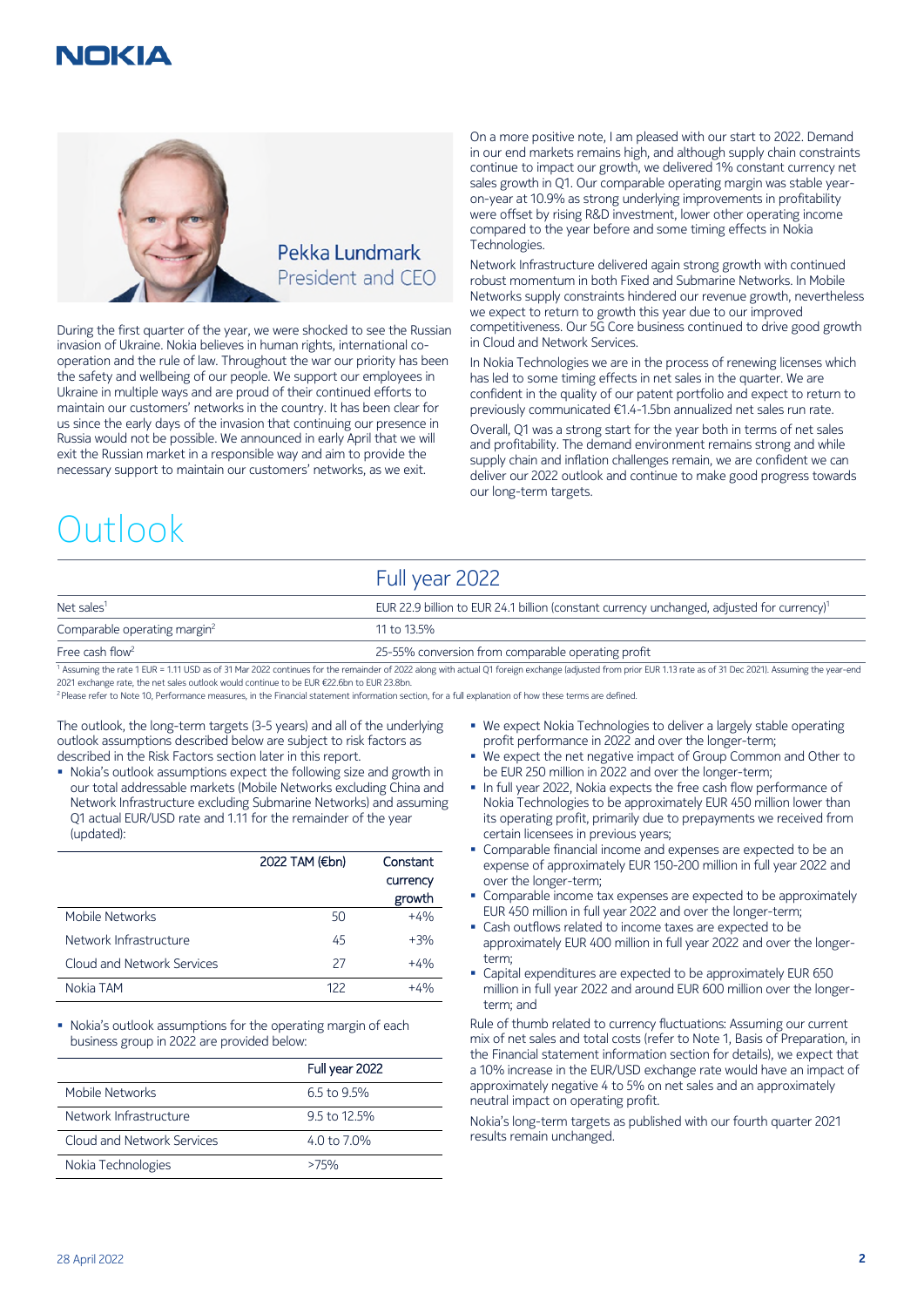# Financial Results

## Q1 2022 compared to Q1 2021

#### **Net sales**

In Q1 2022, reported net sales increased 5%, benefitting from foreign exchange rate fluctuations.

On a constant currency basis, Nokia net sales increased 1%, with strong growth in both Network Infrastructure and Cloud and Network Services. While end-market demand remained strong, net sales in Mobile Networks declined mostly due to supply chain constraints. Nokia Technologies net sales also declined largely related to the timing impact of licensing agreement renewals.

#### **Gross margin**

Both reported and comparable gross margin improved year-onyear in Q1 2022. Reported gross margin increased 270 basis points to 40.6% in Q1 2022 and comparable gross margin increased 250 basis points to 40.7%. The solid gross margin expansion was delivered despite lower net sales in Nokia Technologies and was primarily driven by on-going improvements in cost competitiveness and favorable mix in Mobile Networks as well as continued progress in Cloud and Network Services.

#### **Operating profit and margin**

Reported operating profit in Q1 2022 was EUR 354 million, or 6.6% of net sales, down from 8.5% in the year-ago quarter. Comparable operating profit increased to EUR 583 million, while operating margin was flat year-on-year at 10.9%. The strong increase in gross profit was largely offset by higher operating expenses and a decrease in other operating income. R&D expenses increased yearon-year, reflecting our commitment to build or maintain technology leadership across our portfolio. Other operating income decreased year-on-year due to lower profits from Nokia's venture funds in Q1 2022 and the absence of other positive other operating income items that benefited the year-ago quarter.

In Q1 2022, the difference between reported and comparable operating profit was primarily related to Russia, amortization of acquired intangible assets and restructuring charges. In Q1 2021, the difference between reported and comparable operating profit was primarily related to the amortization of acquired intangible assets and restructuring and associated charges, partly offset by gain on the sale of fixed assets.

#### **Profit/loss for the period**

Reported net profit was EUR 219 million, compared to EUR 263 million in Q1 2021. Comparable net profit was EUR 416 million, compared to EUR 375 million in Q1 2021. The improvement in comparable net profit reflects the increase in comparable operating profit as well as lower financial expenses and income tax expenses.

In Q1 2022, in addition to the items impacting comparability included in operating profit (and their associated tax effects), the primary difference between reported and comparable net profit was related to loss allowances on customer financing loans.

#### **Earnings per share**

Reported diluted EPS was EUR 0.04, compared to EUR 0.05 in Q1 2021. Comparable diluted EPS was EUR 0.07 in both Q1 2022 and Q1 2021.

#### **Comparable return on Invested Capital ("ROIC")**

Q1 2022 comparable ROIC was 19.5%, compared to 15.3% in Q1 2021. The increase was primarily driven by growth in operating profit for the rolling four quarters and lower average invested capital, reflecting an increase in average total cash and interestbearing financial investments and a decrease in average total interest-bearing liabilities, partially offset by growth in average total equity.

#### **Cash performance**

During Q1 2022, net cash increased EUR 289 million, resulting in an end-of-quarter net cash balance of approximately EUR 4.9 billion. Total cash increased by EUR 251 million, resulting in an end-ofquarter total cash balance of approximately EUR 9.5 billion. Free cash flow was EUR 326 million in Q1 2022.

## Additional topics

#### **Disclosure simplification and changes**

In order to align with our Annual Report disclosure and considering most items impacting comparability are Group topics rather than segment specific, Nokia has simplified its reporting to only show one set of profitability metrics by segment. Nokia will continue to explain the cause of all items impacting comparability as we do on page 7 this quarter. The profitability metrics that we disclose at the segment level are calculated on the same basis as the comparable metrics that had been disclosed in the past.

Starting in Q1 2022 Nokia is now investing some of its accessible cash in highly liquid corporate bonds which, due to their maturity, show as non-current interest-bearing financial investments. Therefore, Nokia has replaced its total cash and net cash performance measures with new measures that also incorporate these investments considering their high liquidity.

## Shareholder distribution

## Dividend policy and 2021 proposal

Under the authorization by the Annual General Meeting held on 5 April 2022, the Board of Directors may resolve an aggregate maximum distribution of EUR 0.08 per share. The authorization will be used to distribute dividend and/or assets from the reserve for invested unrestricted equity in four instalments during the authorization period, in connection with the quarterly results, unless the Board decides otherwise for a justified reason.

On 28 April 2022, the Board resolved to distribute a dividend of EUR 0.02 per share. The dividend record date is on 3 May 2022 and the dividend will be paid on 12 May 2022. The actual dividend payment date outside Finland will be determined by the practices of the intermediary banks transferring the dividend payments.

Following this announced distribution, the Board's remaining distribution authorization is a maximum of EUR 0.06 per share.

The payment of the first instalment of the distribution is expected to total approximately EUR 113 million in Q2 2022.

## Share buyback program

In 2020 and 2021, Nokia generated strong cash flow which significantly improved the cash position of the company. To manage the company's capital structure, Nokia's Board of Directors initiated a share buyback program under the authorization from the AGM to repurchase shares. Purchases began in February 2022. By the end of March 2022, Nokia has repurchased 10 462 808 shares for a total value of EUR 49 901 475, with weighted average purchase price of EUR 4.77 per share. The program targets to return up to EUR 600 million of cash to shareholders in tranches over a period of two years.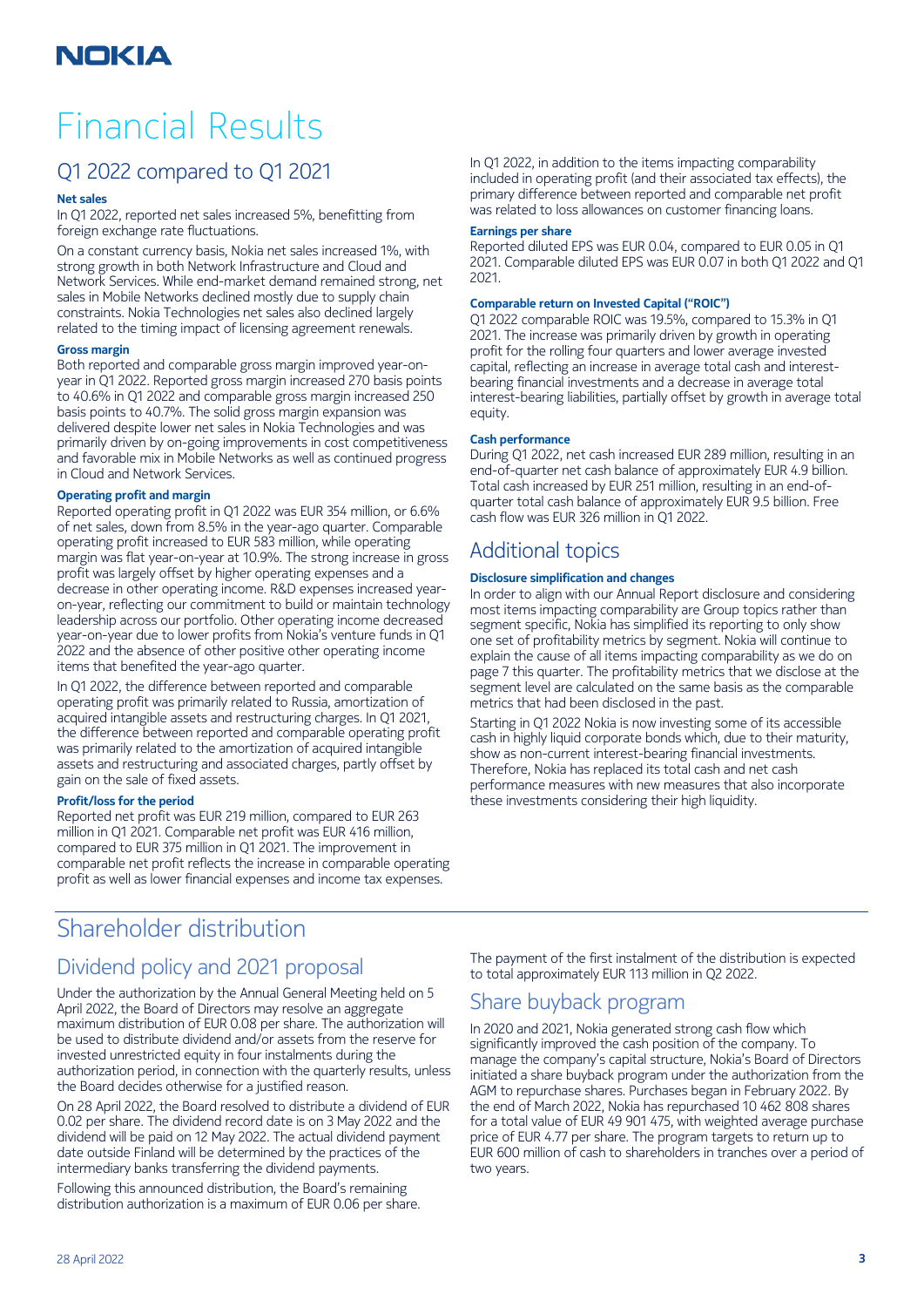## Segment Details

## Mobile Networks

|                    |         |         |            | Constant   |
|--------------------|---------|---------|------------|------------|
|                    |         |         |            | currency   |
| EUR million        | Q1'22   | Q1'21   | YoY change | YoY change |
| Net sales          | 2 2 6 8 | 2 2 6 2 | $0\%$      | (4)%       |
| Gross profit       | 902     | 752     | 20%        |            |
| Gross margin %     | 39.8%   | 33.2%   | 660bps     |            |
| Operating profit   | 171     | 76      | 125%       |            |
| Operating margin % | 7.5%    | 3.4%    | 410bps     |            |

The end demand environment for Mobile Networks remained strong but net sales continued to be impacted by supply chain constraints in Q1 2022. Reported net sales were flat year-on-year. In the quarter net sales declined by 4% on a constant currency basis in part due to a tough comparison quarter as supply constraints started impacting results after Q1 2021. The supply situation remains constrained but we expect to deliver net sales growth in 2022 due to our improved competitiveness.

From a regional perspective, on a constant currency basis we saw good growth in net sales in Europe along with growth in Latin America. We saw a decline in sales in North America although we expect improving trends in the region as we progress through the year. We also saw contract timing impacts leading to declines in Greater China due to high levels of 5G deployments in the year-ago

quarter, India as 5G licenses are expected later in the year, along with Middle East & Africa.

Gross margin saw strong underlying improvements, in both product and services margins, along with favorable mix.

The higher gross profit was then somewhat offset by continued increases in R&D expenses reflecting our investments towards technology leadership. Operating profit still improved meaningfully on the back of improved gross margins.

In Q1 2022, our System-on-Chip based 5G Powered by ReefShark product portfolio accounted for 82% of shipments, which keeps us on track to achieve our end of 2022 target of ~100% of product shipments.

## Network Infrastructure

|                      |       |       |            | Constant   |
|----------------------|-------|-------|------------|------------|
|                      |       |       |            | currency   |
| EUR million          | Q1'22 | Q1'21 | YoY change | YoY change |
| Net sales            | 1974  | 1727  | 14%        | 9%         |
| - IP Networks        | 678   | 625   | 8%         | 3%         |
| - Optical Networks   | 363   | 400   | (9)%       | (13)%      |
| - Fixed Networks     | 671   | 491   | 37%        | 29%        |
| - Submarine Networks | 262   | 211   | 24%        | 25%        |
| Gross profit         | 684   | 602   | 14%        |            |
| Gross margin %       | 34.7% | 34.9% | $(20)$ bps |            |
| Operating profit     | 195   | 187   | 4%         |            |
| Operating margin %   | 9.9%  | 10.8% | $(90)$ bps |            |

Network Infrastructure net sales grew 14% on a reported basis and 9% on a constant currency basis as the business continued to benefit from strong demand in Fixed Networks and Submarine Networks, while supply chain challenges particularly impacted Optical Networks in the quarter.

IP Networks net sales grew 3% on a constant currency basis particularly driven by North America and Asia Pacific, slightly offset by lower sales in Europe. Good progress has been made on our FP5 chipset with rates reaching 6Tbps, 25% higher performance over the initially announced 4.8Tbps, further strengthening the value proposition to customers.

Optical Networks saw strong order intake but net sales declined 13% on a constant currency basis due to specific global supply chain challenges. Based on current visibility, these supply chain challenges are expected to improve through the year.

Fixed Networks continues to benefit from operators' accelerating investments into fiber connectivity leading to net sales growth of 29% in constant currency. The business also continues to benefit from growing demand for fixed wireless access.

Submarine Networks continues to capitalize on its strong order backlog with net sales growth of 25% on a constant currency basis.

Gross margin declined 20bps in the quarter as a result of supply chain challenges and cost inflation. These issues largely offset underlying profitability improvements in Fixed Networks and Submarine Networks which were driven by higher net sales.

Operating profit grew slightly year-on-year and operating margin declined 90bps as the leverage from growth was offset by increased investments into R&D and the absence of a positive other operating income in the year-ago quarter.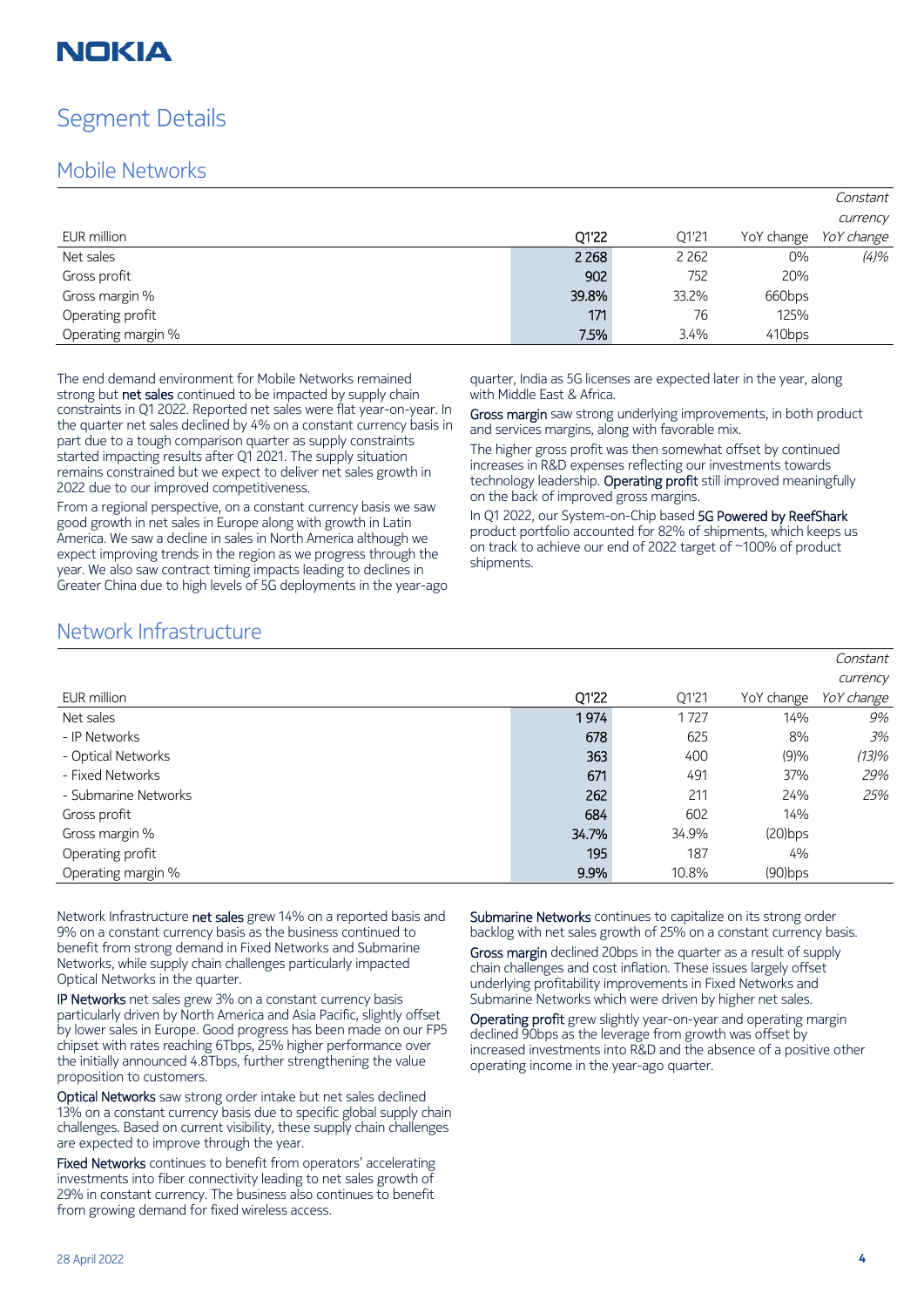

## Cloud and Network Services

|                         |       |           |                    | Constant          |
|-------------------------|-------|-----------|--------------------|-------------------|
|                         |       |           |                    | currency          |
| EUR million             | Q1'22 | Q1'21     | YoY change         | <i>YoY change</i> |
| Net sales               | 736   | 674       | 9%                 | 5%                |
| Gross profit            | 284   | 225       | 26%                |                   |
| Gross margin %          | 38.6% | 33.4%     | 520 <sub>bps</sub> |                   |
| Operating profit/(loss) | 20    | (20)      |                    |                   |
| Operating margin %      | 2.7%  | $(3.0)\%$ | 570 <sub>bps</sub> |                   |

Cloud and Network Services net sales grew 9% on a reported basis and 5% on a constant currency basis driven by growth in Core Networks, as operators continue to transition to 5G core, as well as growth in Cloud and Cognitive Services. Enterprise Solutions grew strongly, reflecting continued traction in campus wireless deployments.

From a regional perspective, on a constant currency basis we saw growth in Asia Pacific, Europe and Middle East & Africa, while North America declined.

Gross margin expanded 520bps and benefited from both net sales growth and operational improvements that have been made across the business.

The improvement in **operating profit** and operating margin was largely driven by higher gross profit, somewhat offset by increased investments in campus wireless to extend our market leadership, as well as absence of a positive other operating income in the yearago quarter.

## Nokia Technologies

|                    |       |       |             | Constant          |
|--------------------|-------|-------|-------------|-------------------|
|                    |       |       |             | currency          |
| EUR million        | 01'22 | Q1'21 | YoY change  | <i>YoY change</i> |
| Net sales          | 306   | 365   | (16)%       | (17)%             |
| Gross profit       | 305   | 364   | (16)%       |                   |
| Gross margin %     | 99.7% | 99.7% | <b>Obps</b> |                   |
| Operating profit   | 220   | 286   | (23)%       |                   |
| Operating margin % | 71.9% | 78.4% | $(650)$ bps |                   |

Nokia Technologies Q1 2022 net sales declined year-on-year due to two licensing agreements that ended during 2021 which are in the process of litigation/renewal along with the expiration of a patent licensing agreement with a company that has exited the smartphone market. Due to these changes, our current annualized net sales run-rate is below our prior range of approximately EUR 1.4 to 1.5 billion in Q4 2021 however we are in a strong position to return to this range and remain confident in the strength of the patent portfolio. Conclusion of negotiations would also be expected to include catch-up payments to cover periods of non-payment. The outlook assumption for Nokia Technologies operating profit to be stable assumes the conclusion of these negotiations but the company will prioritize protecting the value of our intellectual property over achieving certain timelines.

The decline in operating profit was driven by the decline in net sales in addition to higher licensing expenses along with investments in R&D and the patent portfolio.

## Group Common and Other

|                         |            |        |                    | CUIDICIIII.       |
|-------------------------|------------|--------|--------------------|-------------------|
|                         |            |        |                    | currency          |
| EUR million             | 01'22      | 01'21  | YoY change         | <i>YoY change</i> |
| Net sales               | 76         | 57     | 33%                | 26%               |
| Gross profit/(loss)     |            | (2)    | $(200)\%$          |                   |
| Gross margin %          | 2.6%       | (3.5)% | 610 <sub>bps</sub> |                   |
| Operating (loss)/profit | (23)       | 22     |                    |                   |
| Operating margin %      | $(30.3)\%$ | 38.6%  | (6 890) bps        |                   |

Group Common and Other net sales increased 33% on a reported basis and 26% on a constant currency basis as Radio Frequency Systems witnessed strong growth in North America.

The decline in operating result was almost entirely driven by lower profit from Nokia's venture fund investments, which amounted to approximately EUR 40 million in Q1 2022, compared to approximately EUR 90 million in Q1 2021.

Constant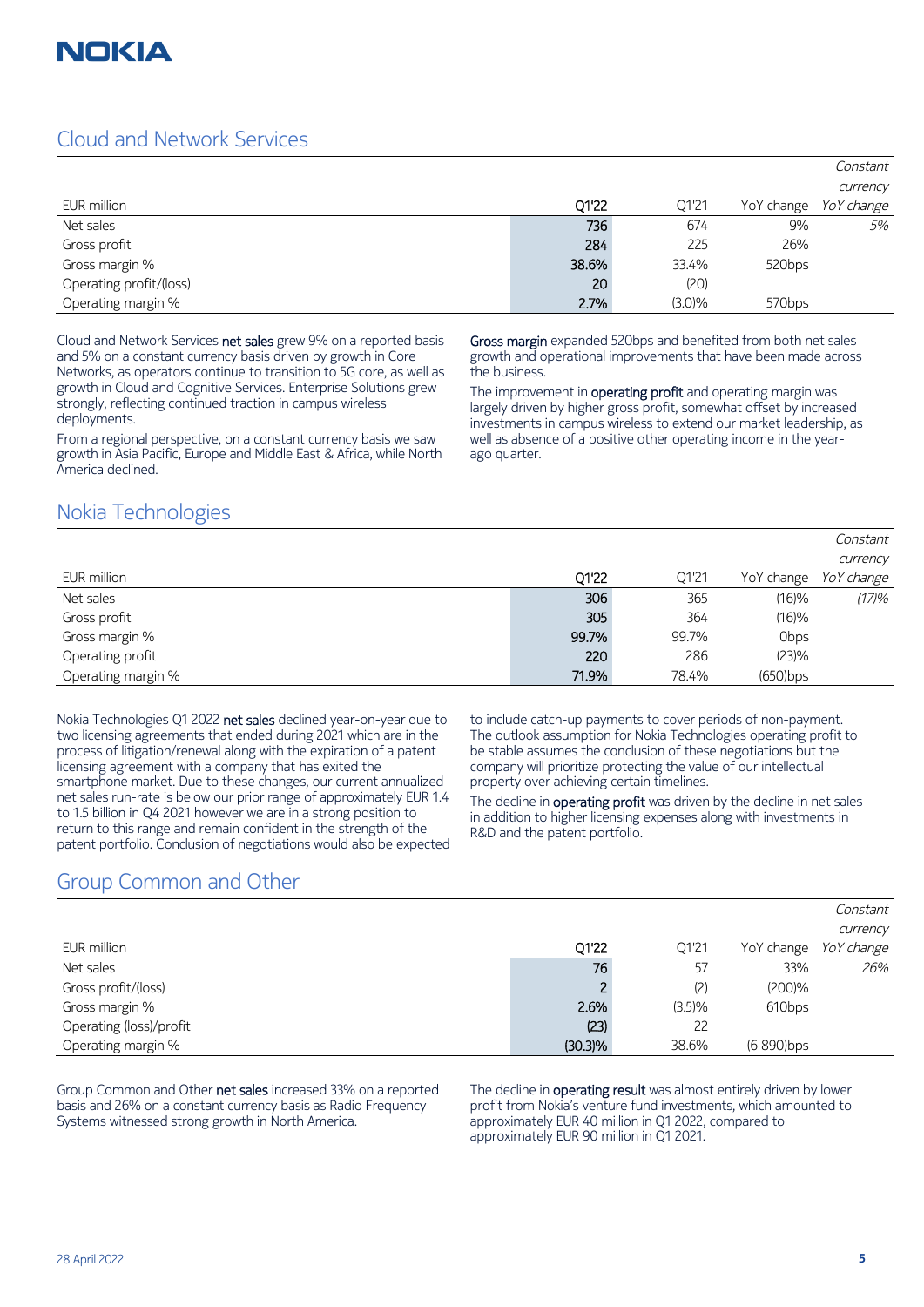## Net sales by region

|                      |       |       |            | Constant     |
|----------------------|-------|-------|------------|--------------|
|                      |       |       |            | currency YoY |
| EUR million          | Q1'22 | Q1'21 | YoY change | change       |
| Asia Pacific         | 676   | 581   | 16%        | 15%          |
| Europe               | 1513  | 1474  | 3%         | 2%           |
| Greater China        | 405   | 402   | 1%         | $(6)\%$      |
| India                | 200   | 248   | (19)%      | (24)%        |
| Latin America        | 246   | 293   | (16)%      | (22)%        |
| Middle East & Africa | 467   | 415   | 13%        | 8%           |
| North America        | 1840  | 1664  | 11%        | 3%           |
| Total                | 5348  | 5076  | 5%         | 1%           |

The regional performance below focuses on constant currency results, to exclude the impact of foreign exchange rate fluctuation. Reported changes are disclosed in the table above.

Asia Pacific saw broad-based growth, with notable strength in Submarine Networks, Fixed Networks and IP Networks within Network Infrastructure and Cloud and Network Services.

Europe growth was driven by strength in Mobile Networks and Submarine Networks within Network Infrastructure, partly offset by declines in Nokia Technologies (which is entirely reported in Europe) and Optical Networks and IP Networks within Network Infrastructure.

Within Greater China, net sales in Mobile Networks were lower due to high levels of 5G deployments in the year-ago quarter.

Net sales in India declined in both Mobile Networks and Network Infrastructure, as service providers slowed investments in anticipation of upcoming 5G tenders.

Latin America was driven by weakness in Submarine Networks within Network Infrastructure, but did see growth in both Mobile Networks and Fixed Networks, within Network Infrastructure.

Growth in Middle East & Africa was primarily driven by Submarine Networks within Network Infrastructure.

Growth in **North America** was driven by a strong performance from Fixed Networks within Network Infrastructure, while Mobile Networks net sales declined.

## Net sales by customer type

|                                        |         |       |            | Constant     |
|----------------------------------------|---------|-------|------------|--------------|
|                                        |         |       |            | currency YoY |
| EUR million                            | O1'22   | 01'21 | YoY change | change       |
| Communications service providers (CSP) | 4 3 7 3 | 4098  | 7%         | 2%           |
| Enterprise                             | 343     | 354   | (3)%       | (7)%         |
| Licensees                              | 306     | 365   | (16)%      | (17)%        |
| Other <sup>1</sup>                     | 325     | 259   | 25%        | 25%          |
| Total                                  | 5 3 4 8 | 5076  | 5%         | $1\%$        |

<sup>1</sup> Includes net sales of Submarine Networks which operates in a different market, and Radio Frequency Systems (RFS), which is being managed as a separate entity, and certain other items, such as eliminations of inter-segment revenues. Submarine Networks and RFS net sales also include revenue from communications service providers and enterprise customers.

Net sales by customer breakdown demonstrates the strength in demand from our CSP customers which grew year-on-year despite being impacted by the supply chain constraints. We also saw strong growth in 'Other' due to the strength of Submarine Networks. Enterprise continued to generate strong order intake as in Q4 2021 but revenue was impacted primarily by supply chain constraints

combined with some order conversion delays. Growth is expected to improve in the coming quarters as the strong order intake from Q4 2021 and Q1 2022 starts to convert. We now have more than 450 customers for our private wireless solutions. In Q1 2022, we added 61 new Enterprise customers and our pipeline remains strong.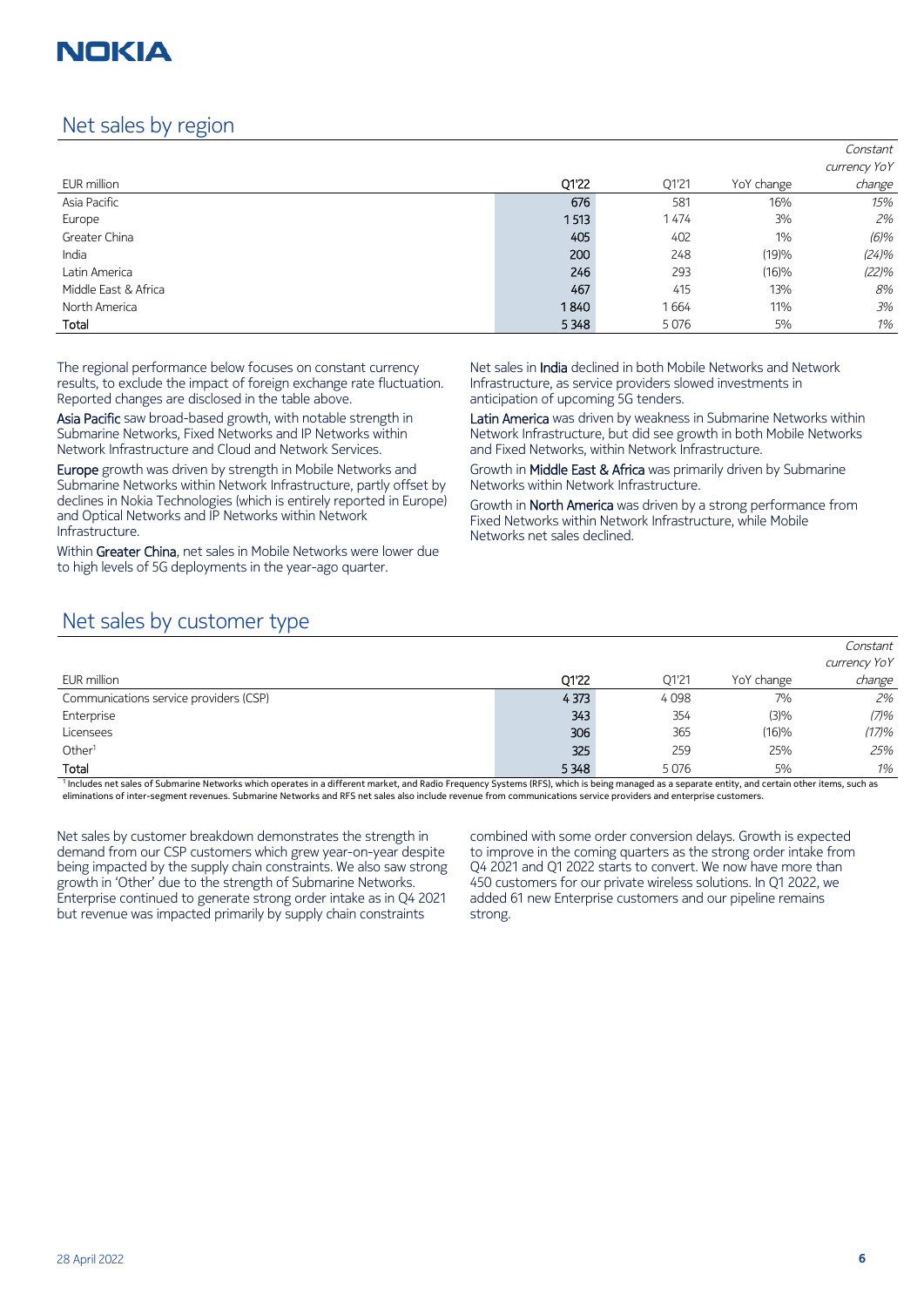## Q1 2022 to Q1 2021 bridge for net sales and operating profit

|                    |       | Volume,    | Foreign  | Items         |       |
|--------------------|-------|------------|----------|---------------|-------|
|                    |       | price, mix | exchange | affecting     |       |
| EUR million        | 01'22 | and other  | impact   | comparability | 01'21 |
| Net sales          | 5348  | 55         | 217      |               | 5076  |
| Operating profit   | 354   | 23         |          | (108)         | 431   |
| Operating margin % | 6.6%  |            |          |               | 8.5%  |

The table above shows the change in net sales and operating profit compared to the year-ago quarter. Net sales saw a benefit from an operational standpoint but also benefited strongly from the impact of changes in foreign exchange. Operating profit also saw a benefit

from an operational standpoint, a small benefit from foreign exchange and then the negative impact of the provision recognized in Q1 2022 related to Russia.

## Reconciliation of reported operating profit to comparable operating profit

|                                                      |       |       | YoY    |
|------------------------------------------------------|-------|-------|--------|
| EUR million                                          | Q1'22 | 01'21 | change |
| Reported operating profit                            | 354   | 431   | (18)%  |
| Costs associated with country exit                   | 104   |       |        |
| Amortization of acquired intangible assets           | 100   | 97    |        |
| Restructuring and associated charges                 | 30    | 36    |        |
| Impairment and write-off of assets, net of reversals | (5)   |       |        |
| Gain on sale of fixed assets                         |       | (15)  |        |
| Other, net                                           |       |       |        |
| Comparable operating profit                          | 583   | 551   | 6%     |

The comparable operating profit that Nokia discloses is intended to provide meaningful supplemental information to both management and investors regarding Nokia's underlying business performance by excluding certain items of income and expenses that may not be indicative of Nokia's business operating results. Comparable operating profit is used also in determining management remuneration.

In Q1 2022 the main adjustments related to a EUR 104m provision that was recognized in relation to Russia, amortization of acquired intangible assets which is primarily related to purchase price allocation of the Alcatel-Lucent acquisition, restructuring charges related to the on-going restructuring program (discussed later in this interim report) and a small reversal of a prior impairment.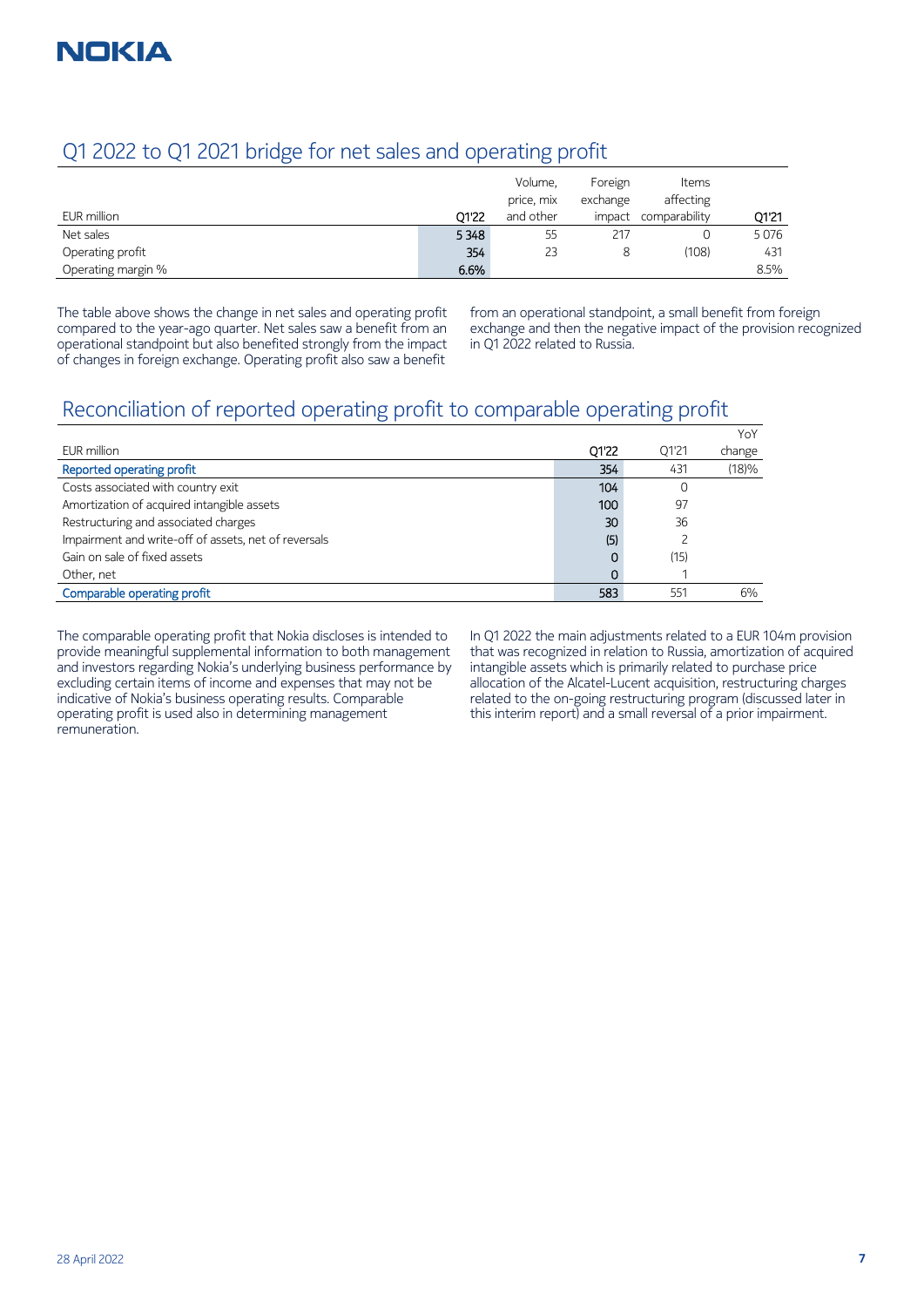

## Cash and cash flow in Q1 2022



| EUR million, at end of period                                    | 01'22 | O4'21   | QoQ change |
|------------------------------------------------------------------|-------|---------|------------|
| Total cash and interest-bearing financial investments            | 9519  | 9 2 6 8 | 3%         |
| Net cash and interest-bearing financial investments <sup>1</sup> | 4 904 | 4 615   | 6%         |

1 Net cash and interest-bearing financial investments does not include lease liabilities. For details, please refer to Note 10, Performance measures, in the Financial statement information section.

#### **Free cash flow**

During Q1 2022, Nokia's free cash flow was EUR 326 million, reflecting strong operating profit and cash inflows related to net working capital, partly offset by restructuring, income taxes and net interest.

#### **Net cash from operating activities**

Net cash from operating activities was driven by:

- Nokia's adjusted profit of EUR 628 million.
- Approximately EUR 110 million of restructuring and associated cash outflows, related to our current and previous cost savings programs.
- **Excluding the restructuring and associated cash outflows, the** increase in net cash related to net working capital was approximately EUR 190 million, as follows:
	- o The decrease in receivables was approximately EUR 350 million, mainly reflecting seasonality. This was helped by a slight increase in the balance sheet impact of the sale of receivables in the quarter.
	- o The increase in inventories was approximately EUR 210 million, reflecting efforts to increase inventories amidst continued supply chain challenges.

o The increase in liabilities was approximately EUR 50 million.

- An outflow related to cash taxes of approximately EUR 100 million.
- An outflow related to net interest of approximately EUR 50 million.

#### **Net cash used in investing activities**

 Net cash used in investing activities was related primarily to capital expenditures of approximately EUR 190 million and a net cash outflow from other non-current financial investments of approximately EUR 50 million.

#### **Net cash used in financing activities**

 Net cash used in financing activities was related primarily to lease payments of approximately EUR 60 million and the acquisition of treasury shares of approximately EUR 50 million.

#### **Change in total cash and net cash**

In Q1 2022, the approximately EUR 40 million difference between the change in total cash and net cash was primarily due to changes in the carrying amounts of certain issued bonds, as a result of foreign exchange and interest rate fluctuations.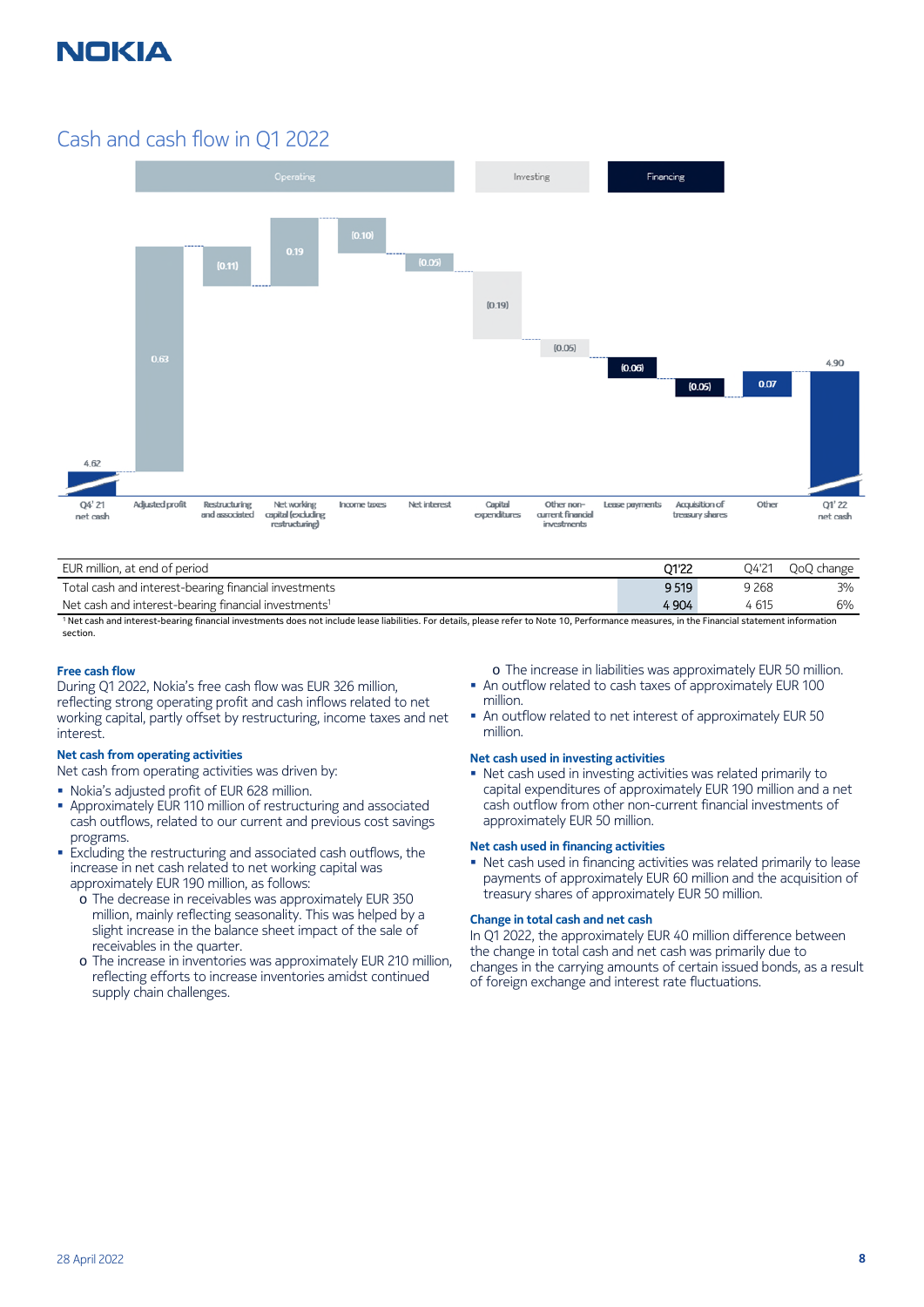# **Sustainability**

## Our strategy and focus areas

At Nokia, we create technology that helps the world act together. Connectivity and technology play a critical role in helping to solve many of the world's greatest challenges. Our sustainability strategy is focused on the areas we believe will have the greatest impact on sustainable development and our profitability: climate, integrity and culture. Nokia published its annual sustainability report, "People & Planet", in March 2022, including our new short- mid- and long-term ESG targets.

#### **Climate**

As reported in Nokia's People & Planet 2021 report, 93% of Nokia's greenhouse gas emissions originate from the use of sold products, forming the majority of Nokia's scope 3 emissions. Nokia continues to invest in innovation to drive down the energy consumption of its products and in Q1 2022, Nokia announced the commercial availability of its innovative Liquid Cooling AirScale portfolio. The solution is designed to make radio networks more sustainable and cost-efficient by reducing the energy required to cool a base station. Cooling system energy consumption can be reduced by up to 90% and base station CO<sub>2</sub> emissions by up to 80% compared to traditional active air-cooling systems.

While the energy used in Nokia's facilities and fleet (scope 1 and 2 emissions) counts only for 1 percent of total emissions, Nokia continues to take action to minimize its footprint. In Q1 2022, Nokia joined RE100 as part of its target to move to 100% renewable electricity by 2025. RE100 is a global initiative led by the Climate Group in partnership with CDP which brings together the world's most influential businesses committed to 100% renewable electricity. As an example of actions to reach this goal, Q1 2022 also saw the completion of the projects to install solar panels in our Amadora site in Portugal, and in our factory in Chennai, India.

#### **Integrity**

In March 2022, for the fifth consecutive year, Nokia was named as one of the World's Most Ethical Companies by Ethisphere Institute. This recognition is a testament to our strong culture of integrity and robust compliance program. Nokia is focused on continuous improvement to further enhance its program so that compliance remains a commercial differentiator. A key focal point this year is to accelerate use of data analytics for risk assessment and proactive monitoring.

#### **Culture**

In Q1 2022, Nokia launched its new People strategy, focused on putting our people at the heart of everything we do and emphasizing growth, leadership, belonging and employee experience that will help to establish and maintain outstanding technology leadership. As part of the new strategy, Nokia reviewed its internal policies to assess how they support inclusion, diversity and our values and has resulted in the launch of two new inclusive

policies related to child leave and global life insurance – as well as the Coming back with Confidence info hub for parents to support smooth reintegration into work. The new child leave policy will provide any Nokia employee who becomes a parent, regardless of gender, with at least 90 calendar days' paid leave and the right to return to work up to one year following the date of birth or adoption.

In Q1 2022, Nokia initiated the "Action for Leadership" program in collaboration with Deutsche Telekom and UN Women, with the aim to increase the number of female decision-makers in the technology sector. The program officially started at the beginning of April, engaging a diverse set of talents from both companies. During the program, the teams will work to resolve chosen sustainability challenges with business solutions.

#### **Improving lives**

The technology Nokia provides can help connect the unconnected, close the digital divide and provide equal access to opportunity. In Q1 2022, Nokia announced that it is delivering private wireless to bridge the digital divide for students' homes in rural California. The two-phase deployment will serve the distance learning needs of 2 400 students.

As Nokia works with its customers to expand and modernize their networks we continue to see the impact our technology has in closing the digital divide by accelerating access to broadband services. An example of this in Q1 2022 is in Jamaica, where Nokia deployment is set to support 95% of Jamaica's population within four years. The network will provide broadband services to regions where fiber connectivity is currently not available.

#### **Situation in Ukraine**

The safety of our employees in Ukraine remains our top priority. We are supporting them with logistical and financial assistance and a crisis team is in close contact with our people to offer any additional help we can provide. Nokia has donated €1 million to UNICEF to help support its humanitarian work in Ukraine, which is focused on the critical needs of children and families. In addition, we have an employee fundraising platform with UNICEF.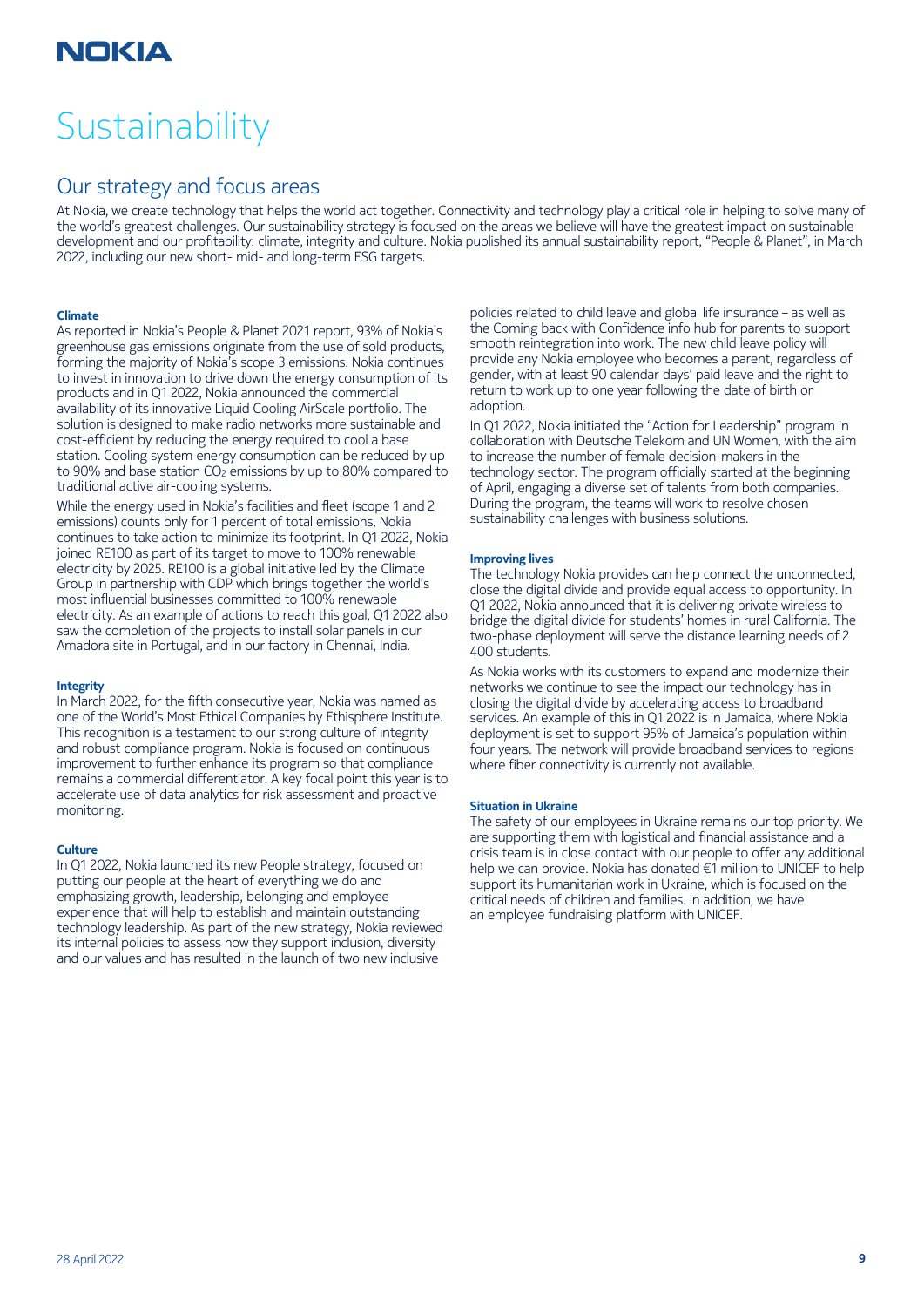# Additional information

## Cost savings program

In Q1 2021, we announced plans to reset our cost base, targeting a reduction of approximately EUR 600 million by the end of 2023. Given the strength in our end markets, the pace of restructuring continues to be slower than we initially planned. The overall size of the plan, however, remains unchanged and continues to depend on the evolution of our end markets, consistent with our commentary when we announced the plan.

We continue to expect these cost savings to result in approximately EUR 500-600 million of restructuring and associated charges by 2023.

We continue to expect total restructuring and associated cash outflows to be approximately EUR 1 050-1 150 million. This total includes approximately EUR 500 million of cash outflows related to our previous restructuring program.

|                                                                                      | Actual |      | Expected amounts for |        |                     |  |
|--------------------------------------------------------------------------------------|--------|------|----------------------|--------|---------------------|--|
| In EUR million, rounded to the nearest EUR 50 million                                |        |      |                      | Beyond | Total               |  |
|                                                                                      | 2021   | 2022 | 2023                 | 2023   | amount <sup>1</sup> |  |
| Recurring gross cost savings                                                         | 150    | 250  | 100                  | 100    | 600                 |  |
| - cost of sales                                                                      | 50     | 100  | 50                   |        | 200                 |  |
| - operating expenses                                                                 | 100    | 150  | 50                   | 100    | 400                 |  |
| Restructuring and associated charges related to our most recent cost savings program | 250    | ~100 | ~200                 |        | 500-600             |  |
| Restructuring and associated cash outflows <sup>2</sup>                              | 350    | ~100 | ~150                 | ~100   | 050-1150            |  |

#### <sup>1</sup>Savings expected by end of 2023.

2 Includes cash outflows related to the most recent cost savings program, as well as the remaining cash outflows related to our previous programs.

#### Restructuring and associated charges by Business Group

| In EUR million, rounded to the nearest EUR 50 million |             |
|-------------------------------------------------------|-------------|
| Mobile Networks                                       | 300-350     |
| Network Infrastructure                                | ~100        |
| Cloud and Network Services                            | 100-150     |
| Total restructuring and associated charges            | $500 - 600$ |

## Significant events

#### **January – March 2022**

On 3 February 2022, Nokia announced that its Board of Directors is initiating a share buyback program to return up to EUR 600 million of cash to shareholders in tranches over a period of two years. Nokia launched the first phase of the program on 11 February 2022 with repurchases starting on 14 February 2022.

#### **After 31 March 2022**

On 5 April 2022, Nokia held its Annual General Meeting (AGM) at its headquarters in Espoo under special arrangements due to the COVID-19 pandemic. Approximately 59 300 shareholders representing approximately 3 063 million shares and votes were represented at the meeting. The following resolutions were made:

- The financial statements were adopted and the Board and President and CEO were discharged from liability for financial year 2021.
- The AGM decided that no dividend is distributed by a resolution of the Annual General Meeting and authorized the Board of Directors to resolve in its discretion on the distribution of an aggregate maximum of EUR 0.08 per share as dividend from the retained earnings and/or as assets from the reserve for invested unrestricted equity (equity repayment).
- Sari Baldauf, Bruce Brown, Thomas Dannenfeldt, Jeanette Horan, Edward Kozel, Søren Skou and Carla Smits-Nusteling were reelected as members of the Board of Directors for a term ending

at the close of the next AGM. In addition, the AGM resolved to elect Lisa Hook, Thomas Saueressig and Kai Öistämö as new members of the Board of Directors for the same term of office. In an assembly meeting that took place after the AGM, the Board elected Sari Baldauf as Chair of the Board, and Søren Skou as new Vice Chair of the Board.

- The annual fees of the Board members were increased by EUR 10 000 except for the Board Chair.
- Remuneration Report of the company's governing bodies was supported.
- Deloitte Oy was re-elected as the auditor for Nokia for the financial year 2023.
- Board was authorized to resolve to repurchase a maximum of 550 million Nokia shares and to issue a maximum of 550 million shares through issuance of shares or special rights entitling to shares in one or more issues. The authorizations are effective until 4 October 2023 and they terminated the corresponding authorizations granted by the AGM on 8 April 2021.

Nokia announced on 12 April 2022 its intention to exit the Russian market. Nokia will aim to provide the necessary support to maintain the networks already present as we exit the market. Nokia sees this as the most responsible course of action to take. Nokia recognized a provision of EUR 104 million in Q1 2022 in relation to Russia.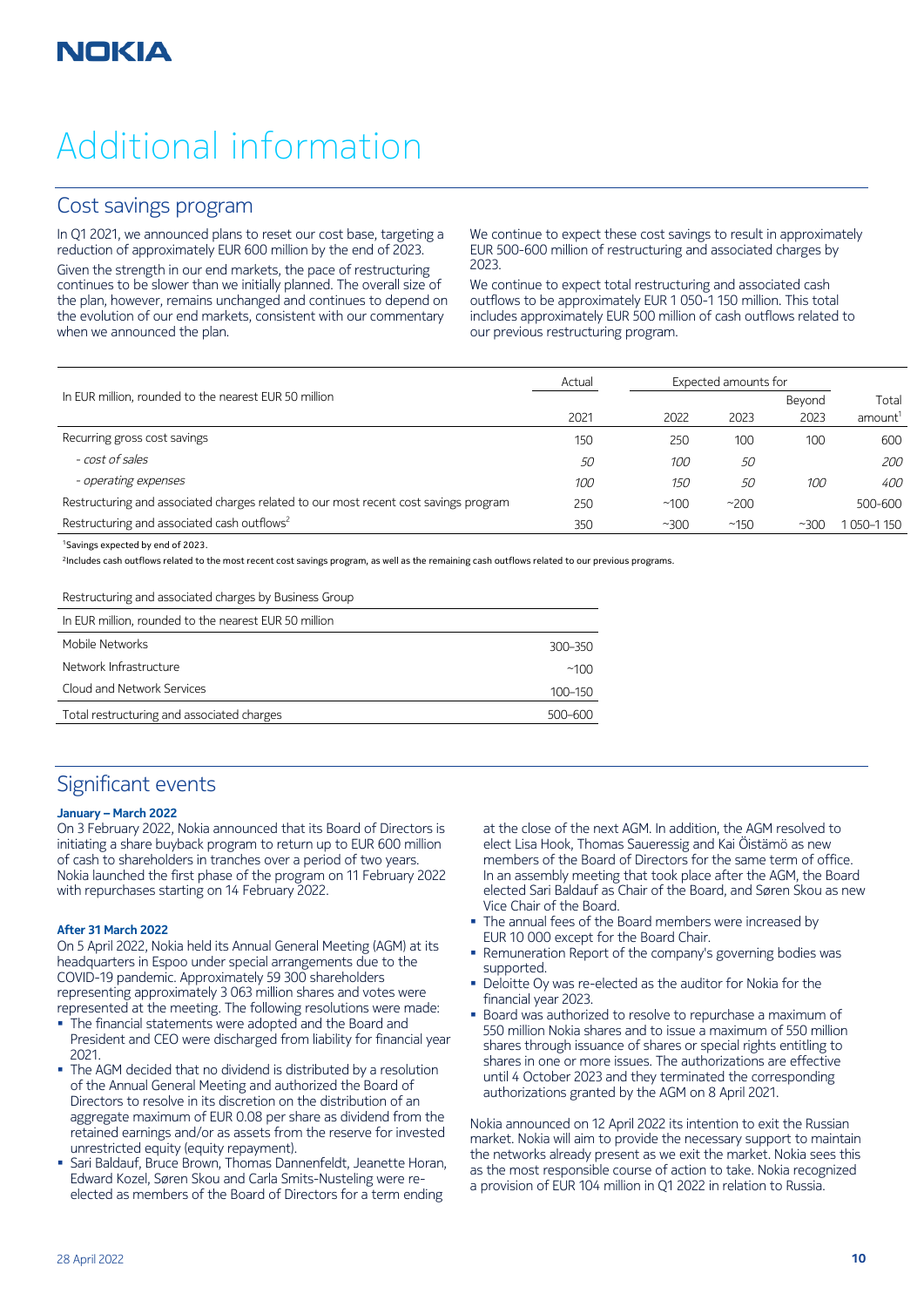

## Shares

The total number of Nokia shares on 31 March 2022, equaled 5 696 261 159. On 31 March 2022, Nokia and its subsidiary companies held 62 454 211 Nokia shares, representing

## Risk Factors

Nokia and its businesses are exposed to a number of risks and uncertainties which include but are not limited to:

- Competitive intensity, which is expected to continue at a high level;
- Our ability to ensure competitiveness of our product roadmaps and costs through additional R&D investments;
- Our ability to procure certain standard components and the costs thereof, such as semiconductors;
- Disturbance in the global supply chain;
- Accelerating inflation;
- Scope and duration of the COVID-19 pandemic, and its economic impact;
- War or other geopolitical conflicts, disruptions and potential costs thereof;
- Other macroeconomic, industry and competitive developments;
- Timing and value of new and existing patent licensing agreements with smartphone vendors, automotive companies, consumer electronics companies and other licensees;
- Results in brand and technology licensing; costs to protect and

## Forward-looking statements

Certain statements herein that are not historical facts are forwardlooking statements. These forward-looking statements reflect Nokia's current expectations and views of future developments and include statements regarding: A) expectations, plans, benefits or outlook related to our strategies, product launches, growth management, sustainability and other ESG targets, operational key performance indicators and decisions on market exits; B) expectations, plans or benefits related to future performance of our businesses (including the expected impact, timing and duration of COVID-19 on our businesses, our supply chain and our customers' businesses) and any future dividends and other distributions of profit; C) expectations and targets regarding financial performance and results of operations, including market share, prices, net sales, income, margins, cash generation, the timing of receivables, operating expenses, provisions, impairments, taxes, currency exchange rates, hedging, investment funds, inflation, product cost reductions and competitiveness; D) ability to

approximately 1.1% of the total number of Nokia shares and voting rights.

enforce our intellectual property rights; and the regulatory landscape for patent licensing;

- Timing of completions and acceptances of certain projects;
- Our product and regional mix;
- Uncertainty in forecasting income tax expenses and cash outflows, over the long-term, as they are also subject to possible changes due to regional profit mix, net sales subject to withholding taxes, the timing of patent licensing cash flow and changes in tax legislation, including potential tax reform in the U.S. and OECD initiatives;
- Our ability to utilize our US and Finnish deferred tax assets and their recognition on our balance sheet;
- Our ability to meet our sustainability and other ESG targets, including our targets relating to greenhouse gas emissions; as well the risk factors specified under Forward-looking Statements of this report, and our 2021 annual report on Form 20-F published on 3 March 2022 under Operating and financial review and prospects-Risk factors.

execute, expectations, plans or benefits related to changes in organizational structure and operating model; and E) any statements preceded by or including "continue", "believe", "commit", "estimate", "expect", "aim", "influence", "will" or similar expressions. These forward-looking statements are subject to a number of risks and uncertainties, many of which are beyond our control, which could cause our actual results to differ materially from such statements. These statements are based on management's best assumptions and beliefs in light of the information currently available to them. These forward-looking statements are only predictions based upon our current expectations and views of future events and developments and are subject to risks and uncertainties that are difficult to predict because they relate to events and depend on circumstances that will occur in the future. Factors, including risks and uncertainties that could cause these differences, include those risks and uncertainties identified in the Risk Factors above.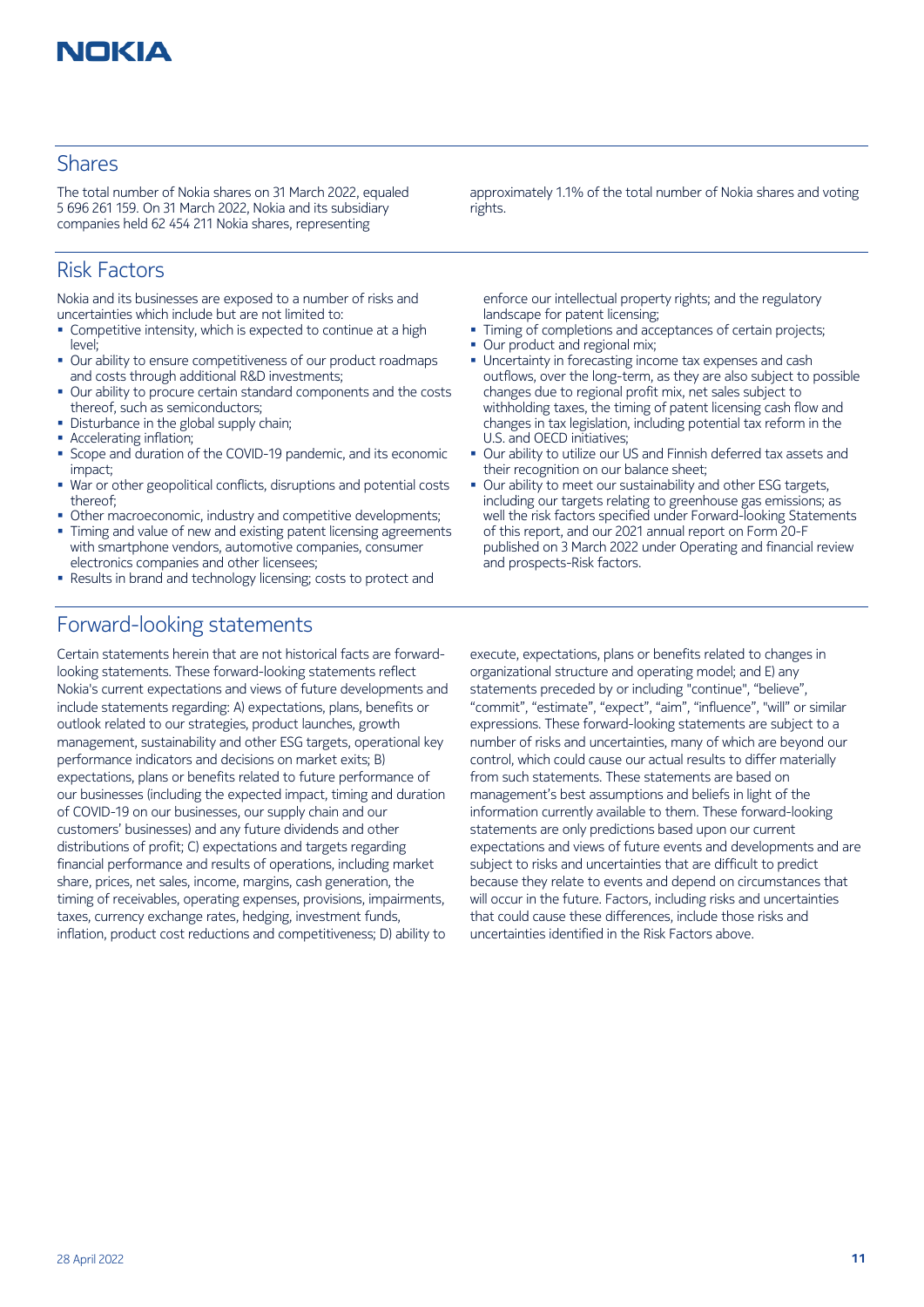# Financial statement information

## Consolidated income statement (condensed)

| <b>EUR</b> million                                                                         |                | Reported<br>Comparable |                |           |
|--------------------------------------------------------------------------------------------|----------------|------------------------|----------------|-----------|
|                                                                                            | Q1'22          | Q1'21                  | Q1'22          | Q1'21     |
| Net sales (Notes 2, 3)                                                                     | 5348           | 5076                   | 5348           | 5076      |
| Cost of sales                                                                              | (3179)         | (3151)                 | (3171)         | (3136)    |
| Gross profit (Note 2)                                                                      | 2 1 6 9        | 1925                   | 2 1 7 6        | 1940      |
| Research and development expenses                                                          | (1072)         | (996)                  | (1052)         | (973)     |
| Selling, general and administrative expenses                                               | (675)          | (649)                  | (581)          | (552)     |
| Other operating income and expenses                                                        | (68)           | 151                    | 39             | 136       |
| <b>Operating profit (Note 2)</b>                                                           | 354            | 431                    | 583            | 551       |
| Share of results of associated companies and joint ventures                                | (26)           | (4)                    | (26)           | (4)       |
| Financial income and expenses                                                              | (72)           | (56)                   | (40)           | (52)      |
| <b>Profit before tax</b>                                                                   | 256            | 372                    | 516            | 495       |
| Income tax expense (Note 5)                                                                | (79)           | (99)                   | (101)          | (120)     |
| Profit from continuing operations                                                          | 177            | 272                    | 416            | 375       |
| Profit/(loss) from discontinued operations                                                 | 42             | (9)                    | 0              | 0         |
| Profit for the period                                                                      | 219            | 263                    | 416            | 375       |
| Attributable to                                                                            |                |                        |                |           |
| Equity holders of the parent                                                               | 212            | 261                    | 409            | 373       |
| Non-controlling interests                                                                  | $\overline{7}$ | 3                      | $\overline{7}$ | 3         |
| Earnings per share, EUR (for profit attributable to equity holders of the parent)<br>Basic |                |                        |                |           |
| Continuing operations                                                                      | 0.03           | 0.05                   | 0.07           | 0.07      |
| Profit for the period                                                                      | 0.04           | 0.05                   | 0.07           | 0.07      |
| <b>Diluted</b>                                                                             |                |                        |                |           |
| Continuing operations                                                                      | 0.03           | 0.05                   | 0.07           | 0.07      |
| Profit for the period                                                                      | 0.04           | 0.05                   | 0.07           | 0.07      |
| Average number of shares ('000 shares)                                                     |                |                        |                |           |
| Basic                                                                                      |                |                        |                |           |
| Continuing operations                                                                      | 5 634 737      | 5 624 071              | 5 634 737      | 5 624 071 |
| Profit for the period                                                                      | 5 634 737      | 5 624 071              | 5 634 737      | 5 624 071 |
| <b>Diluted</b>                                                                             |                |                        |                |           |
| Continuing operations                                                                      | 5705948        | 5 649 354              | 5705948        | 5 649 354 |
| Profit for the period                                                                      | 5705948        | 5 649 354              | 5705948        | 5 649 354 |

The above condensed consolidated income statement should be read in conjunction with accompanying notes.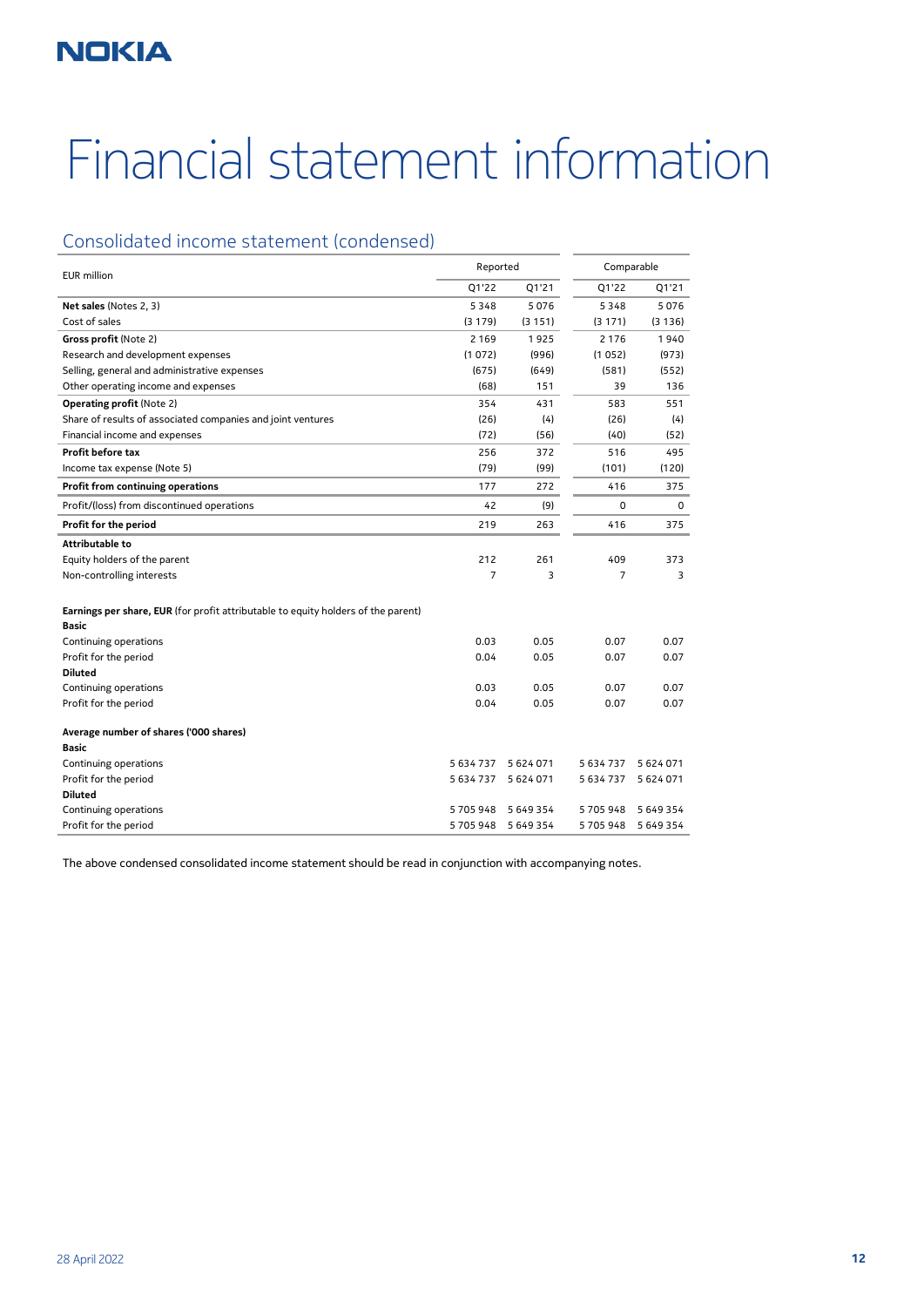

| Consolidated statement of comprehensive income (condensed) |  |  |  |
|------------------------------------------------------------|--|--|--|
|                                                            |  |  |  |
|                                                            |  |  |  |

| <b>EUR</b> million                                                                  | Reported |         |
|-------------------------------------------------------------------------------------|----------|---------|
|                                                                                     | Q1'22    | Q1'21   |
| Profit for the period                                                               | 219      | 263     |
| Other comprehensive income                                                          |          |         |
| Items that will not be reclassified to profit or loss                               |          |         |
| Remeasurements of defined benefit plans                                             | 263      | 713     |
| Income tax related to items that will not be reclassified to profit or loss         | (74)     | (182)   |
| Items that may be reclassified subsequently to profit or loss                       |          |         |
| <b>Translation differences</b>                                                      | 338      | 545     |
| Net investment hedges                                                               | (72)     | (88)    |
| Cash flow and other hedges                                                          | 18       | (22)    |
| Financial assets at fair value through other comprehensive income                   | (5)      | 7       |
| Other changes, net                                                                  | (1)      | 0       |
| Income tax related to items that may be reclassified subsequently to profit or loss | 0        | 2       |
| Other comprehensive income, net of tax                                              | 467      | 975     |
| Total comprehensive income for the period                                           | 686      | 1 2 3 8 |
|                                                                                     |          |         |
| Attributable to:                                                                    |          |         |
| Equity holders of the parent                                                        | 678      | 1 2 3 3 |
| Non-controlling interests                                                           | 8        | 5       |

The above condensed consolidated statement of comprehensive income should be read in conjunction with accompanying notes.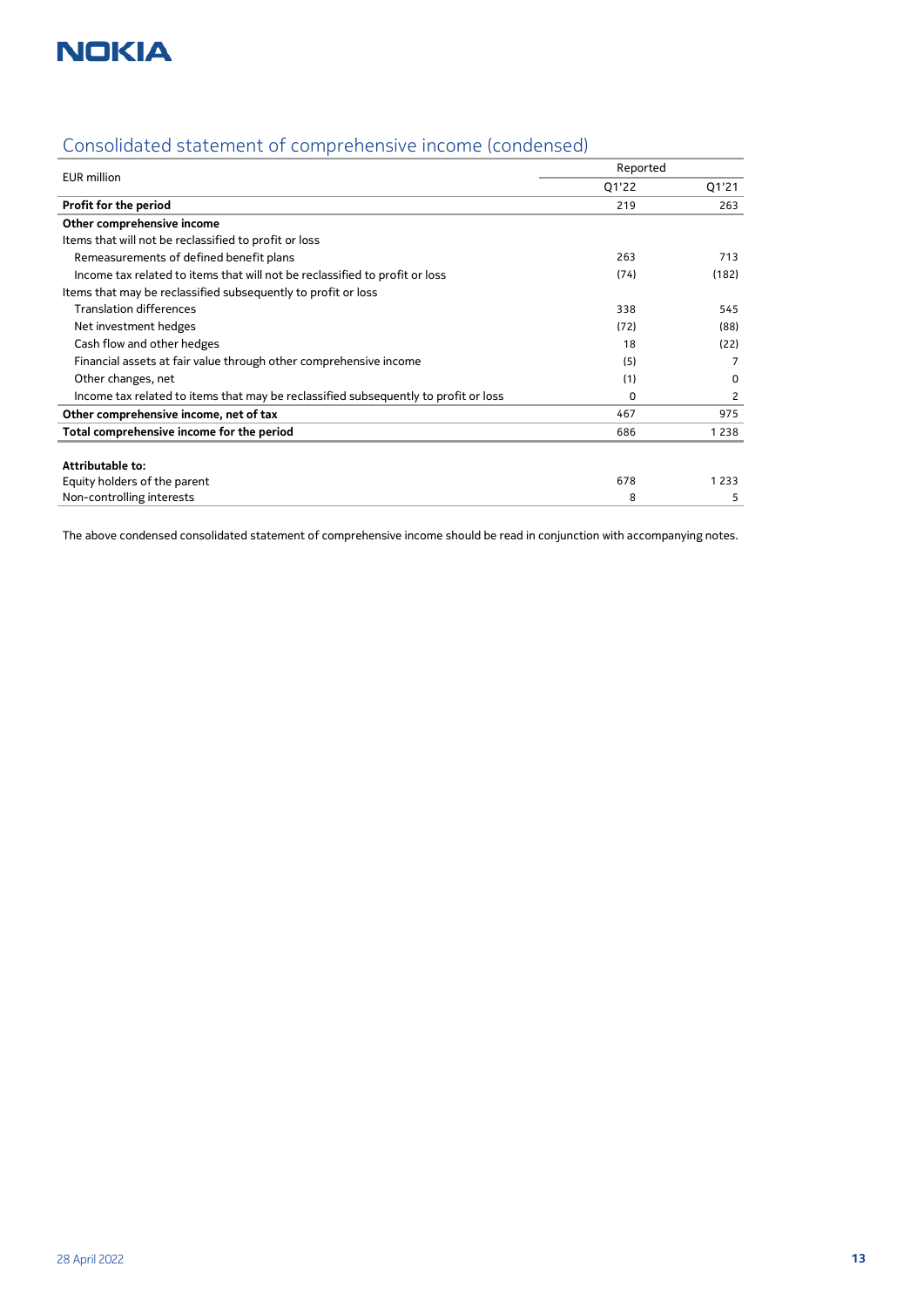

## Consolidated statement of financial position (condensed)

| <b>EUR</b> million                                               | 31 March 2022 | 31 March 2021 | 31 December 2021 |
|------------------------------------------------------------------|---------------|---------------|------------------|
| <b>ASSETS</b>                                                    |               |               |                  |
| Goodwill                                                         | 5 5 0 8       | 5 2 3 6       | 5431             |
| Other intangible assets                                          | 1534          | 1893          | 1620             |
| Property, plant and equipment                                    | 1912          | 1794          | 1924             |
| Right-of-use assets                                              | 950           | 925           | 884              |
| Investments in associated companies and joint ventures           | 217           | 235           | 243              |
| Other non-current financial investments (Note 6)                 | 852           | 829           | 758              |
| Deferred tax assets (Note 5)                                     | 1 1 9 5       | 1622          | 1 2 7 2          |
| Other non-current financial assets (Note 6)                      | 298           | 340           | 325              |
| Defined benefit pension assets (Note 4)                          | 7818          | 5624          | 7740             |
| Other non-current receivables                                    | 279           | 224           | 255              |
| Non-current interest-bearing financial investments (Note 6)      | 493           | $\mathbf 0$   | 0                |
| Non-current assets                                               | 21 055        | 18722         | 20452            |
| Inventories                                                      | 2636          | 2 2 6 6       | 2 3 9 2          |
| Trade receivables (Note 6)                                       | 4855          | 4528          | 5382             |
| Contract assets                                                  | 1123          | 1150          | 1146             |
| Other current receivables                                        | 1076          | 854           | 859              |
| Current income tax assets                                        | 273           | 304           | 214              |
| Other current financial assets (Note 6)                          | 479           | 188           | 336              |
| Current interest-bearing financial investments (Note 6)          | 2685          | 1527          | 2577             |
| Cash and cash equivalents (Note 6)                               | 6341          | 7315          | 6691             |
| <b>Current assets</b>                                            | 19470         | 18 132        | 19 5 9 7         |
| <b>Total assets</b>                                              | 40 5 25       | 36853         | 40 049           |
|                                                                  |               |               |                  |
| <b>SHAREHOLDERS' EQUITY AND LIABILITIES</b>                      |               |               |                  |
| Share capital                                                    | 246           | 246           | 246              |
| Share issue premium                                              | 421           | 389           | 454              |
| Treasury shares                                                  | (399)         | (352)         | (352)            |
| <b>Translation differences</b>                                   | (132)         | (839)         | (396)            |
| Fair value and other reserves                                    | 4421          | 2427          | 4219             |
| Reserve for invested unrestricted equity                         | 15742         | 15 698        | 15726            |
| Accumulated deficit                                              | (2327)        | (3884)        | (2537)           |
| Total capital and reserves attributable to equity holders of the | 17973         | 13 685        | 17 3 60          |
| parent                                                           |               |               |                  |
| Non-controlling interests                                        | 110           | 85            | 102              |
| <b>Total equity</b>                                              | 18083         | 13771         | 17462            |
| Long-term interest-bearing liabilities (Notes 6, 8)              | 4489          | 5039          | 4537             |
| Long-term lease liabilities                                      | 877           | 828           | 824              |
| Deferred tax liabilities                                         | 288           | 280           | 282              |
| Defined benefit pension and post-employment liabilities (Note 4) | 3 1 0 6       | 3798          | 3408             |
| <b>Contract liabilities</b>                                      | 294           | 607           | 354              |
| Deferred revenue and other non-current liabilities               | 404           | 509           | 436              |
| Provisions (Note 7)                                              | 625           | 696           | 645              |
| <b>Non-current liabilities</b>                                   | 10084         | 11 7 5 7      | 10486            |
| Short-term interest-bearing liabilities (Notes 6, 8)             | 126           | 114           | 116              |
| Short-term lease liabilities                                     | 195           | 212           | 185              |
| Other financial liabilities (Note 6)                             | 876           | 770           | 762              |
| Current income tax liabilities                                   | 186           | 168           | 202              |
| Trade payables (Note 6)                                          | 3 6 6 4       | 3 1 0 8       | 3679             |
| Contract liabilities                                             | 2 3 2 6       | 2 5 3 9       | 2 2 9 3          |
| Deferred revenue and other current liabilities (Note 6)          | 4036          | 3614          | 3940             |
| Provisions (Note 7)                                              | 948           | 801           | 924              |
| <b>Current liabilities</b>                                       | 12 3 5 7      | 11 3 26       | 12 101           |
| Total shareholders' equity and liabilities                       | 40 5 25       | 36853         | 40049            |
|                                                                  |               |               |                  |
| Shareholders' equity per share, EUR                              | 3.19          | 2.43          | 3.08             |
| Number of shares (1 000 shares, excluding treasury shares)       | 5 633 807     | 5 629 331     | 5 634 994        |

The above condensed consolidated statement of financial position should be read in conjunction with accompanying notes.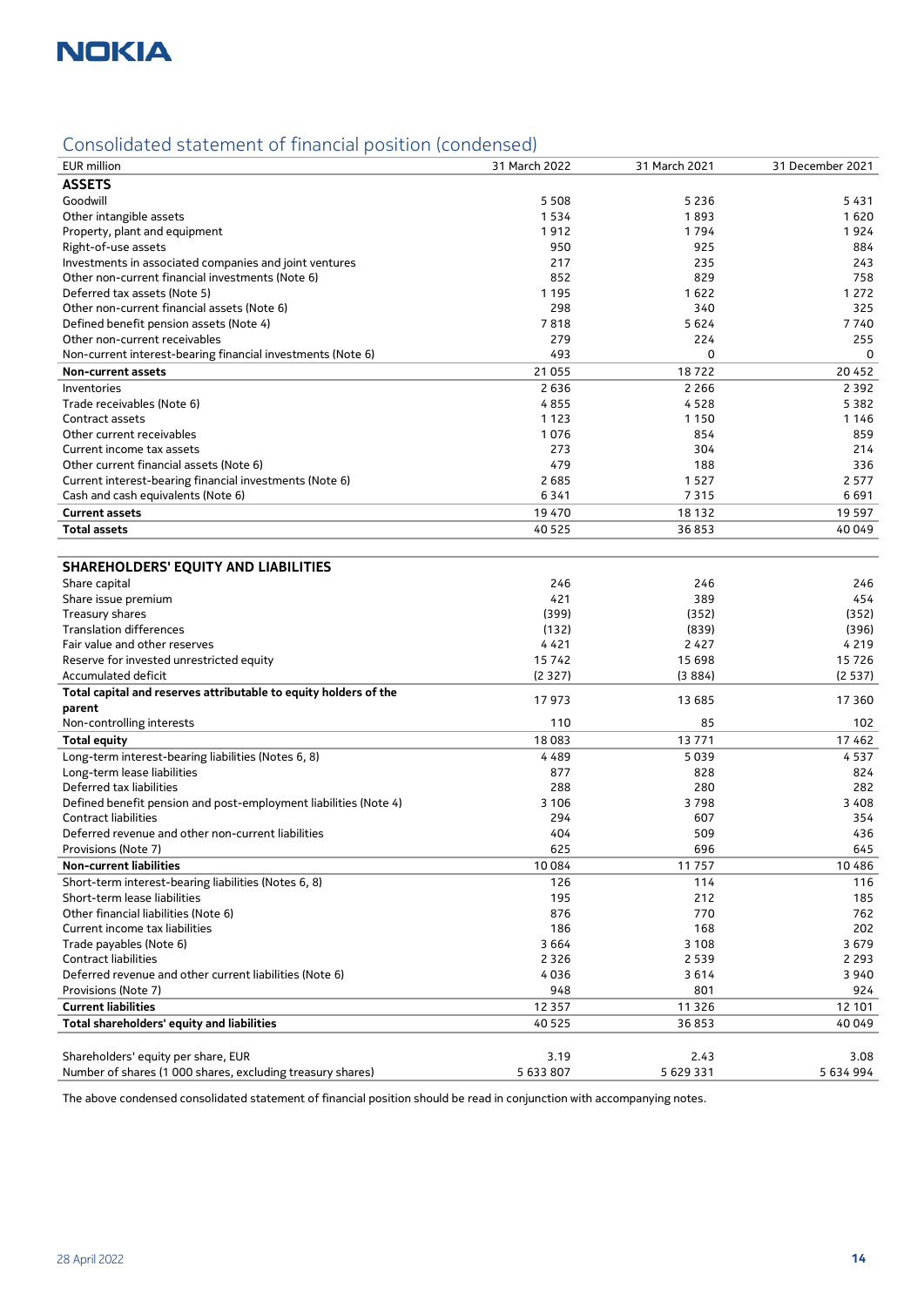

## Consolidated statement of cash flows (condensed)

| EUR million                                                                 | Q1'22 | Q1'21             |
|-----------------------------------------------------------------------------|-------|-------------------|
| <b>Cash flow from operating activities</b>                                  |       |                   |
| Profit for the period                                                       | 219   | 263               |
| Adjustments                                                                 | 409   | 368               |
| Depreciation and amortization                                               | 274   | 271               |
| Restructuring charges                                                       | 16    | 28                |
| Financial income and expenses                                               | 62    | 56                |
| Income tax expense                                                          | 76    | 99                |
| Gain from other non-current financial investments                           | (49)  | (94)              |
| Other                                                                       | 30    | 8                 |
| Cash from operations before changes in net working capital                  | 628   | 631               |
| Change in net working capital                                               | 80    | 800               |
| Decrease in receivables                                                     | 349   | 1091              |
| (Increase)/decrease in inventories                                          | (212) | 22                |
| Decrease in non-interest-bearing liabilities                                | (57)  | (313)             |
| Cash from operations                                                        | 708   | 1431              |
| Interest received                                                           | 4     | 16                |
| Interest paid                                                               | (56)  | (63)              |
| Income taxes paid, net                                                      | (97)  | (80)              |
| Net cash from operating activities                                          | 559   | 1 3 0 4           |
| <b>Cash flow from investing activities</b>                                  |       |                   |
| Purchase of property, plant and equipment and intangible assets             | (189) | (159)             |
| Proceeds from sale of property, plant and equipment and intangible assets   | 1     | 32                |
| Purchase of interest-bearing financial investments                          | (700) | (454)             |
| Proceeds from maturities and sale of interest-bearing financial investments | 98    | 60                |
| Purchase of other non-current financial investments                         | (58)  | (26)              |
| Proceeds from sale of other non-current financial investments               | 13    | 49                |
| Foreign exchange hedging of cash and cash equivalents                       | (25)  | (7)               |
| Other                                                                       | (1)   | 1                 |
| Net cash used in investing activities                                       | (861) | (504)             |
| <b>Cash flow from financing activities</b>                                  |       |                   |
| Acquisition of treasury shares                                              | (47)  | 0                 |
| Proceeds from long-term borrowings                                          | 5     | $12 \overline{ }$ |
| Repayment of long-term borrowings                                           | 0     | (381)             |
| Proceeds from/(repayment of) short-term borrowings                          | 8     | (68)              |
| Payment of principal portion of lease liabilities                           | (57)  | (51)              |
| Net cash used in financing activities                                       | (91)  | (488)             |
| Translation differences                                                     | 43    | 63                |
| Net (decrease)/increase in cash and cash equivalents                        | (350) | 375               |
| Cash and cash equivalents at beginning of period                            | 6691  | 6940              |
| Cash and cash equivalents at end of period                                  | 6341  | 7315              |

Consolidated statement of cash flows combines cash flows from both the continuing and the discontinued operations. The figures in the consolidated statement of cash flows cannot be directly traced from the statement of financial position without additional information as a result of acquisitions and disposals of subsidiaries and net foreign exchange differences arising on consolidation.

The above condensed consolidated statement of cash flows should be read in conjunction with accompanying notes.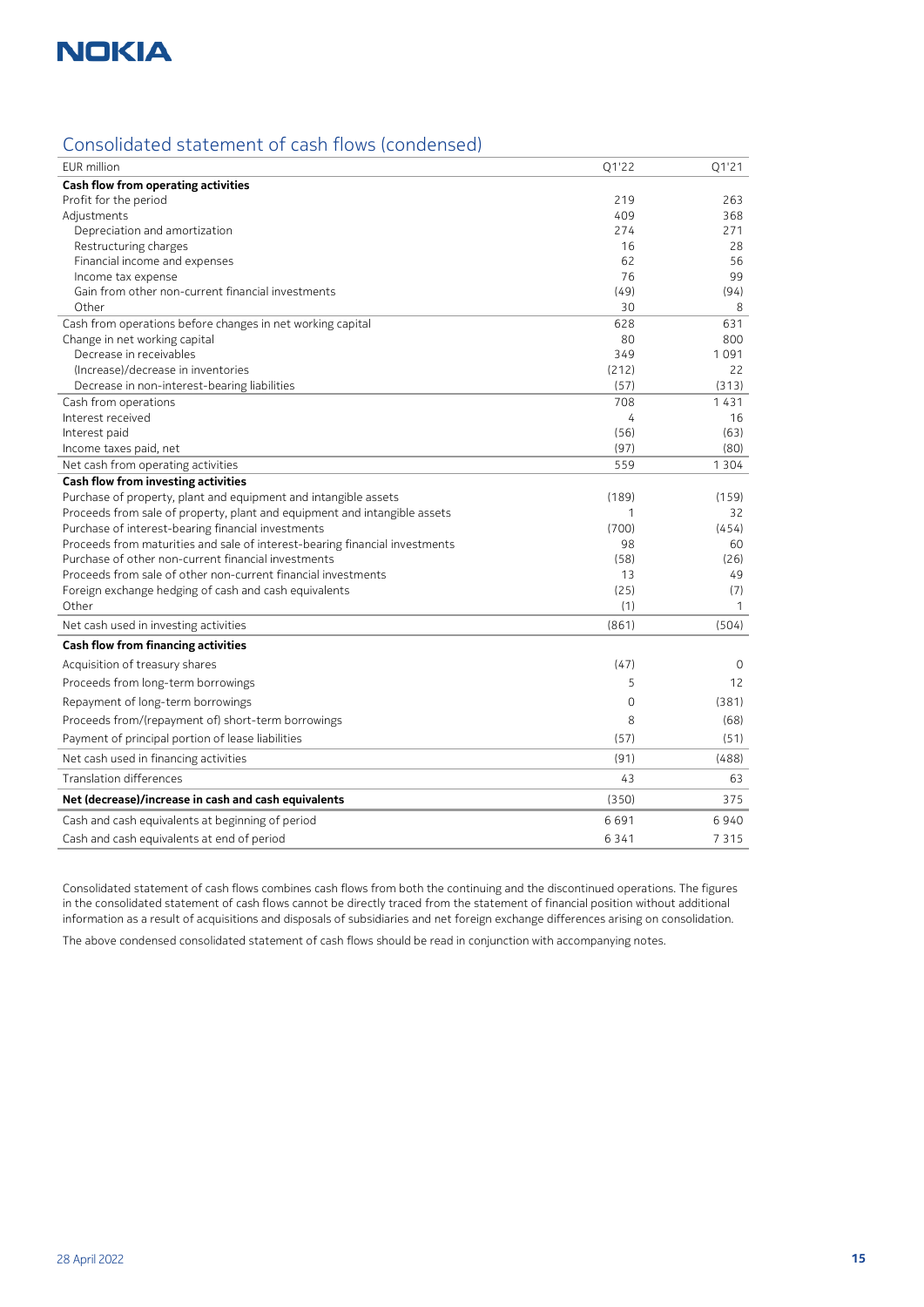## Consolidated statement of changes in shareholders' equity (condensed)

| <b>EUR</b> million                          | Share<br>capital | Share issue<br>premium | Treasury<br>shares | Translation<br>differences | Fair value<br>and other<br>reserves | Reserve for<br>invested<br>unrestricted<br>equity | Accumulated<br>deficit | Attributable to<br>equity holders<br>of the parent | Non-<br>controlling<br>interests | Total<br>equity |
|---------------------------------------------|------------------|------------------------|--------------------|----------------------------|-------------------------------------|---------------------------------------------------|------------------------|----------------------------------------------------|----------------------------------|-----------------|
| 1 January 2021                              | 246              | 443                    | (352)              | (1295)                     | 1910                                | 15 656                                            | (4143)                 | 12 4 6 5                                           | 80                               | 12 5 4 5        |
| Profit for the period                       | $\Omega$         | $\Omega$               | $\Omega$           | $\mathbf 0$                | $\Omega$                            | 0                                                 | 261                    | 261                                                | 2                                | 263             |
| Other comprehensive income                  | 0                | 0                      | $\Omega$           | 456                        | 516                                 | $\Omega$                                          | 0                      | 972                                                | 3                                | 975             |
| Total comprehensive income                  | $\Omega$         | $\Omega$               | 0                  | 456                        | 516                                 | $\Omega$                                          | 260                    | 1 2 3 3                                            | 5                                | 1 2 3 8         |
| Share-based payments                        | O                | 11                     | 0                  | $\Omega$                   | 0                                   | $\Omega$                                          | 0                      | 11                                                 | $\Omega$                         | 11              |
| Settlement of share-based payments          | 0                | (65)                   | $\Omega$           | 0                          | 0                                   | 42                                                | 0                      | (24)                                               | $\Omega$                         | (24)            |
| Other movements                             | 0                | 0                      | 0                  | 0                          | 0                                   | $\mathbf 0$                                       | (1)                    | (1)                                                | 0                                | (1)             |
| <b>Total transactions with owners</b>       | $\Omega$         | (54)                   | $\Omega$           | 0                          | 0                                   | 42                                                | (1)                    | (13)                                               | $\Omega$                         | (13)            |
| 31 March 2021                               | 246              | 389                    | (352)              | (839)                      | 2 4 2 7                             | 15 6 98                                           | (3884)                 | 13 685                                             | 85                               | 13771           |
|                                             |                  |                        |                    |                            |                                     |                                                   |                        |                                                    |                                  |                 |
| 1 January 2022                              | 246              | 454                    | (352)              | (396)                      | 4 2 1 9                             | 15726                                             | (2537)                 | 17 3 60                                            | 102                              | 17462           |
| Profit for the period                       | $\Omega$         | 0                      | 0                  | $\Omega$                   | 0                                   | 0                                                 | 212                    | 212                                                | 7                                | 219             |
| Other comprehensive income                  | 0                | 0                      | 0                  | 265                        | 202                                 | $\Omega$                                          | (1)                    | 465                                                | 2                                | 467             |
| <b>Total comprehensive income</b>           | $\mathbf 0$      | $\mathbf 0$            | 0                  | 265                        | 202                                 | 0                                                 | 211                    | 678                                                | 8                                | 686             |
| Share-based payments                        | O                | 30                     | O                  | $\Omega$                   | 0                                   | $\Omega$                                          | 0                      | 30                                                 | 0                                | 30              |
| Settlement of share-based payments          | 0                | (63)                   | 0                  | $\Omega$                   | 0                                   | 41                                                | 0                      | (22)                                               | 0                                | (22)            |
| Acquisition of treasury shares <sup>1</sup> | $\Omega$         | $\Omega$               | (47)               | 0                          | $\Omega$                            | (25)                                              | 0                      | (72)                                               | 0                                | (72)            |
| <b>Total transactions with owners</b>       | $\Omega$         | (33)                   | (47)               | 0                          | 0                                   | 16                                                | 0                      | (65)                                               | 0                                | (65)            |
| 31 March 2022                               | 246              | 421                    | (399)              | (132)                      | 4 4 2 1                             | 15742                                             | (2327)                 | 17 973                                             | 110                              | 18 083          |

<sup>1</sup>Treasury shares are acquired as part of the share buyback program announced on 3 February 2022. Shares are repurchased using funds in the reserve for invested unrestricted equity.

The above condensed consolidated statement of changes in shareholders' equity should be read in conjunction with accompanying notes.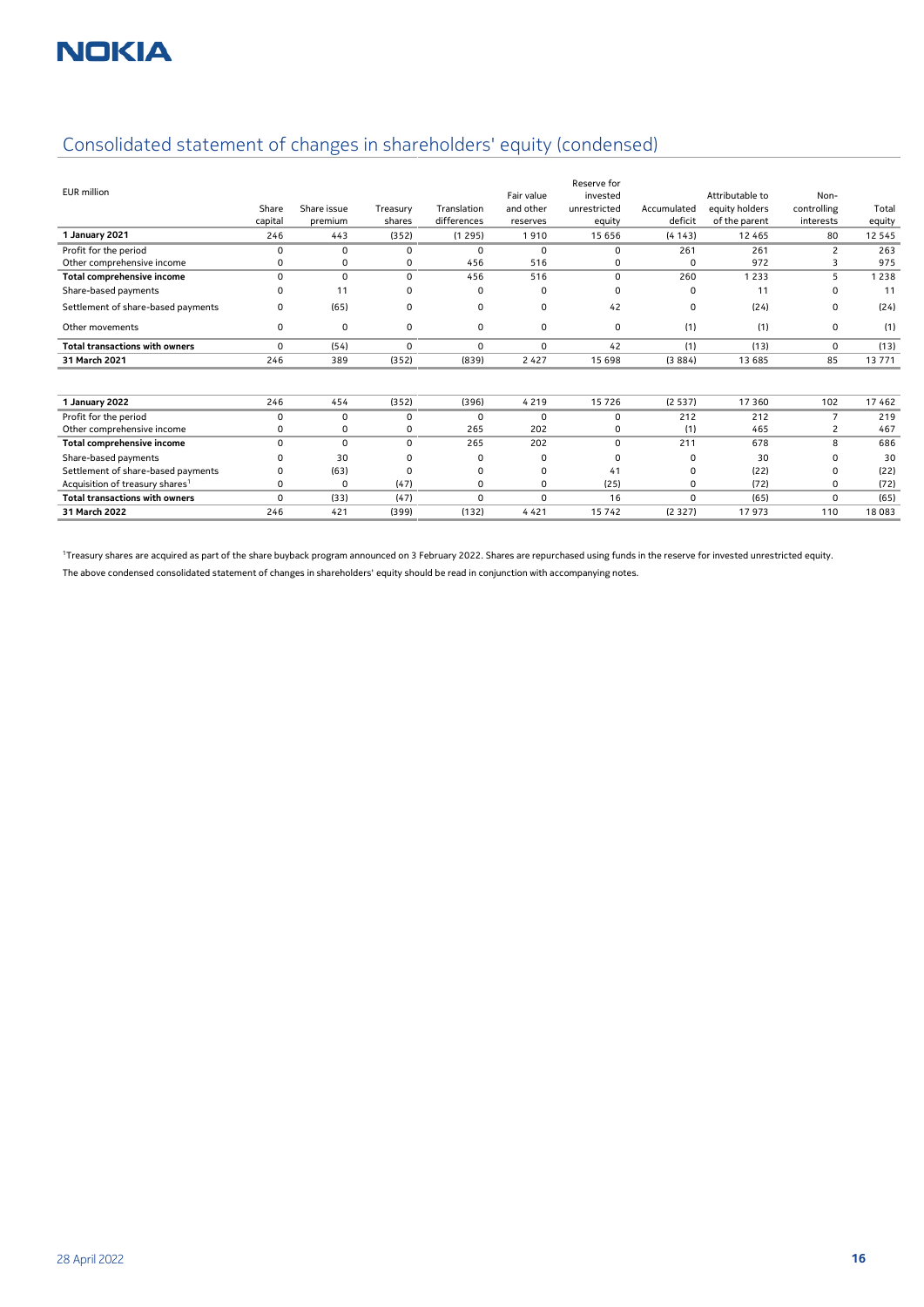# Notes to Financial statements

## 1. BASIS OF PREPARATION

This unaudited and condensed consolidated financial statement information of Nokia has been prepared in accordance with IAS 34, Interim Financial Reporting, and it should be read in conjunction with the consolidated financial statements for 2021 prepared in accordance with IFRS as published by the IASB and adopted by the EU. The same accounting policies, methods of computation and applications of judgment are followed in this financial statement information as was followed in the consolidated financial statements for 2021. Percentages and figures presented herein may include rounding differences and therefore may not add up precisely to the totals presented and may vary from previously published financial information. This financial report was authorized for issue by the Board of Directors on 28 April 2022.

Net sales and operating profit of the Nokia Group, particularly in Mobile Networks, Network Infrastructure and Cloud and Network Services segments, are subject to seasonal fluctuations being generally highest in the fourth quarter and lowest in the first quarter of the year. This is mainly due to the seasonality in the spending cycles of communications service providers.

Management has identified regions as the relevant category to present disaggregated revenue. Nokia's primary customer base consists of companies that operate on a country specific or a regional basis and are subject to macroeconomic conditions specific to those regions. Further, although Nokia's technology cycle is similar around the world, each country or region is inherently in a different stage of that cycle, often influenced by macroeconomic conditions. Each reportable segment, as described in Note 2, Segment information, operates in every region as described in Note 3, Net sales. No reportable segment has a specific revenue concentration in any region other than Nokia Technologies, which is included in Europe. Each type of customer, as disclosed in Note 3, Net sales, operates in all regions.

In 2017, Nokia and China Huaxin Post & Telecommunication Economy Development Center (China Huaxin) commenced operations of the joint venture Nokia Shanghai Bell (NSB). China Huaxin obtained the right to fully transfer its ownership interest in NSB to Nokia in exchange for a future cash settlement. To reflect this obligation, Nokia derecognized the non-controlling interest and records a financial liability in current liabilities in line with the option exercise period. Any changes in the estimated future cash settlement are recorded in financial income and expense.

Nokia announced on 12 April 2022 its intention to exit the Russian market. Nokia will aim to provide the necessary support to maintain the networks already present as we exit the market. Nokia sees this as the most responsible course of action to take. Nokia recognized a provision of EUR 104 million in Q1 2022 related to Russia.

## Comparable and constant currency measures

Nokia presents financial information on a reported, comparable and constant currency basis. Comparable measures presented in this document exclude intangible asset amortization and other purchase price fair value adjustments, goodwill impairments, restructuring related charges and certain other items affecting comparability. In order to allow full visibility on determining comparable results, information on items affecting comparability is presented separately for each of the components of profit or loss.

Constant currency reporting provides additional information on change in financial measures on a constant currency basis in order to better reflect the underlying business performance. Therefore, change in financial measures at constant currency excludes the impact of changes in exchange rates in comparison to euro, our reporting currency.

As comparable or constant currency financial measures are not defined in IFRS they may not be directly comparable with similarly titled measures used by other companies, including those in the same industry. The primary rationale for presenting these measures is that the management uses these measures in assessing the financial performance of Nokia and believes that these measures provide meaningful supplemental information on the underlying business performance of Nokia. These financial measures should not be considered in isolation from, or as a substitute for, financial information presented in compliance with IFRS. Refer to Note 10, Performance measures, for further details.

## Foreign exchange rates

Nokia's net sales are derived from various countries and invoiced in various currencies. Therefore, our business and results from operations are exposed to changes in foreign exchange rates between the euro, our reporting currency, and other currencies, such as the US dollar and the Chinese yuan. To mitigate the impact of changes in exchange rates on our results, we hedge operative forecasted net foreign exchange exposures, typically within a 12-month horizon, and apply hedge accounting in the majority of cases.

The below table shows the exposure to different currencies for net sales and total costs.

|            | Q1'22     |             |           | Q1'21       | Q4'21     |             |  |
|------------|-----------|-------------|-----------|-------------|-----------|-------------|--|
|            | Net sales | Total costs | Net sales | Total costs | Net sales | Total costs |  |
| <b>EUR</b> | ~25%      | $~10\%$     | ~25%      | ~25%        | ~25%      | ~25%        |  |
| <b>USD</b> | $~10\%$   | ~145%       | $~10\%$   | ~145%       | $~150\%$  | $~150\%$    |  |
| <b>CNY</b> | $~15\%$   | $~15\%$     | ~15%      | $~10\%$     | $~15\%$   | ~15%        |  |
| Other      | ~20%      | $~20\%$     | $~20\%$   | $~20\%$     | $~20\%$   | $~20\%$     |  |
| Total      | 100%      | 100%        | 100%      | 100%        | 100%      | 100%        |  |

End of Q1'22 balance sheet rate 1 EUR = 1.11 USD, end of Q1'21 balance sheet rate 1 EUR = 1.17 USD and end of Q4'21 balance sheet rate 1 EUR = 1.13 USD

#### New and amended standards and interpretations

The amendments to IFRS standards that became effective on 1 January 2022, did not have a material impact on Nokia's consolidated financial statements. New standards and amendments to existing standards issued by the IASB that are not yet effective are not expected to have a material impact on Nokia's consolidated financial statements when adopted.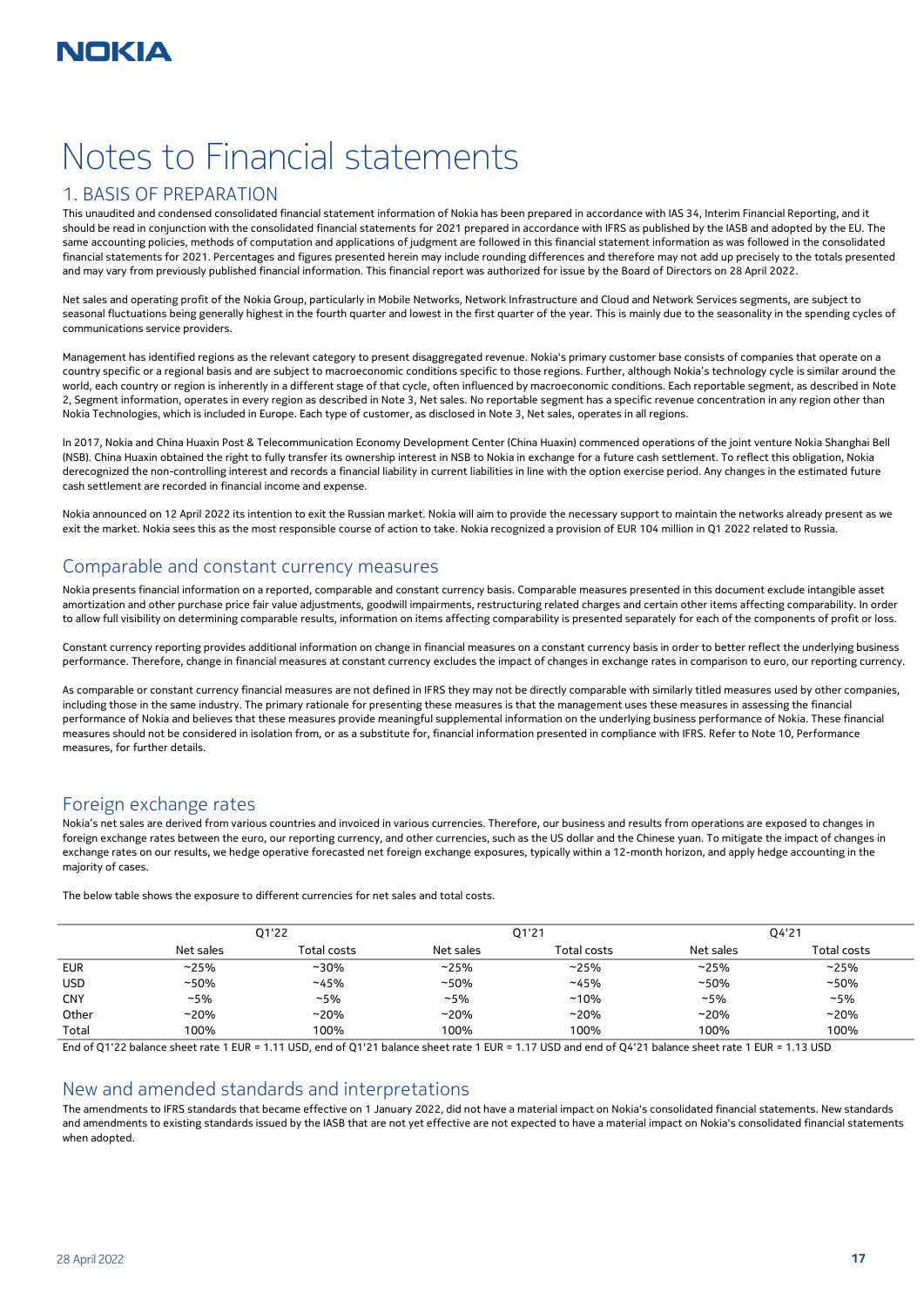

### 2. SEGMENT INFORMATION

Nokia has four operating and reportable segments for the financial reporting purposes: (1) Mobile Networks, (2) Network Infrastructure, (3) Cloud and Network Services and (4) Nokia Technologies. Nokia also presents segment-level information for Group Common and Other. In addition, Nokia provides net sales disclosure for the following businesses within the Network Infrastructure segment: (i) IP Networks, (ii) Optical Networks, (iii) Fixed Networks and (iv) Submarine Networks. For detailed segment descriptions, please refer to Note 5, Segment Information, in the consolidated financial statements for 2021.

Accounting policies of the segments are the same as those described in Note 2, Significant accounting policies, in the consolidated financial statements for 2021, except that items affecting comparability are not allocated to the segments. For more information on comparable measures and items affecting comparability, refer to Notes 1, Basis of preparation and 10, Performance Measures. Inter-segment revenues and transfers are accounted for as if the revenues were to third parties, that is, at current market prices.

| Q1'22<br>EUR million                                           | Mobile Networks | Network<br>Infrastructure <sup>1</sup> | Cloud and<br><b>Network Services</b> | Nokia<br>Technologies | Group Common<br>and Other | Eliminations and<br>unallocated<br>items | Nokia Group |
|----------------------------------------------------------------|-----------------|----------------------------------------|--------------------------------------|-----------------------|---------------------------|------------------------------------------|-------------|
| <b>Net sales</b>                                               | 2 2 6 8         | 1974                                   | 736                                  | 306                   | 76                        | (12)                                     | 5348        |
| of which to other segments                                     | 3               | 1                                      | 1                                    | 3                     | 5                         | (12)                                     | 0           |
| <b>Gross profit</b>                                            | 902             | 684                                    | 284                                  | 305                   | $\overline{c}$            | (7)                                      | 2 1 6 9     |
| Gross margin %                                                 | 39.8%           | 34.7%                                  | 38.6%                                | 99.7%                 | 2.6%                      |                                          | 40.6%       |
| Research and development<br>expenses                           | (530)           | (302)                                  | (138)                                | (54)                  | (27)                      | (20)                                     | (1072)      |
| Selling, general and<br>administrative expenses                | (199)           | (182)                                  | (124)                                | (30)                  | (46)                      | (94)                                     | (675)       |
| Other operating income and<br>expenses                         | (2)             | (4)                                    | (1)                                  | (1)                   | 48                        | (107)                                    | (68)        |
| <b>Operating profit/(loss)</b>                                 | 171             | 195                                    | 20                                   | 220                   | (23)                      | (228)                                    | 354         |
| Operating margin %                                             | 7.5%            | 9.9%                                   | 2.7%                                 | 71.9%                 | $(30.3)\%$                |                                          | 6.6%        |
| Share of results of associated<br>companies and joint ventures | (27)            | 0                                      | 1                                    | (1)                   | 0                         |                                          | (26)        |
| Financial income and expenses                                  |                 |                                        |                                      |                       |                           |                                          | (72)        |
| Profit before tax                                              |                 |                                        |                                      |                       |                           |                                          | 256         |
| Depreciation and amortization                                  | (85)            | (53)                                   | (22)                                 | (8)                   | (6)                       | (100)                                    | (274)       |
| <b>EBITDA</b>                                                  | 229             | 248                                    | 43                                   | 227                   | (17)                      | (128)                                    | 602         |

1Includes IP Networks net sales of EUR 678 million, Optical Networks net sales of EUR 363 million, Fixed Networks net sales of EUR 671 million and Submarine Networks net sales of EUR 262 million.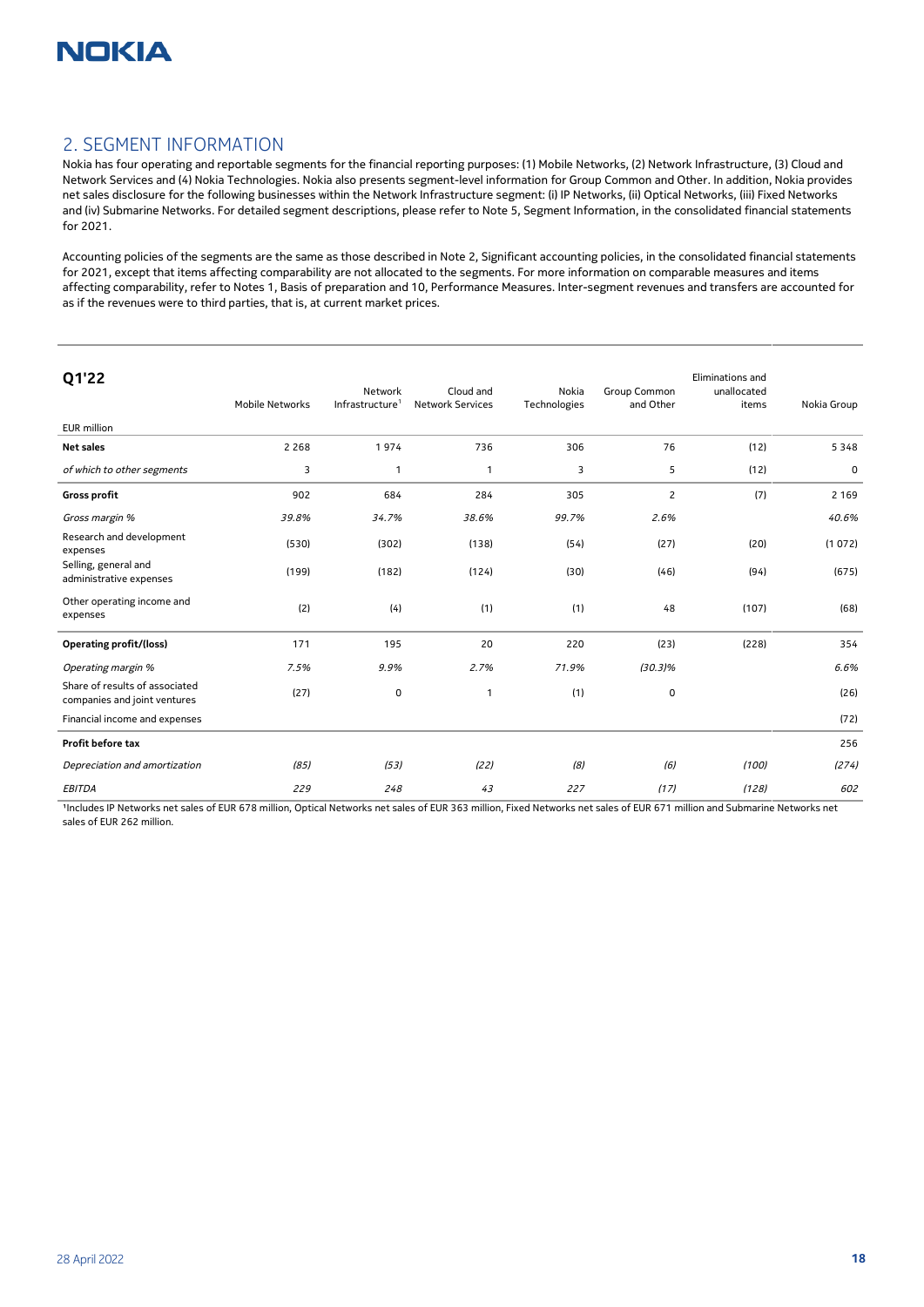| Q1'21                                                          | Mobile Networks | Network<br>Infrastructure <sup>1</sup> | Cloud and<br><b>Network Services</b> | Nokia<br>Technologies | Group Common<br>and Other | Eliminations and<br>unallocated<br>items | Nokia Group |
|----------------------------------------------------------------|-----------------|----------------------------------------|--------------------------------------|-----------------------|---------------------------|------------------------------------------|-------------|
| <b>EUR</b> million                                             |                 |                                        |                                      |                       |                           |                                          |             |
| <b>Net sales</b>                                               | 2 2 6 2         | 1727                                   | 674                                  | 365                   | 57                        | (10)                                     | 5076        |
| of which to other segments                                     | $\overline{2}$  | 1                                      | $\mathbf{1}$                         | 3                     | 4                         | (10)                                     | 0           |
| Gross profit/(loss)                                            | 752             | 602                                    | 225                                  | 364                   | (2)                       | (15)                                     | 1925        |
| Gross margin %                                                 | 33.2%           | 34.9%                                  | 33.4%                                | 99.7%                 | (3.5)%                    |                                          | 37.9%       |
| Research and development<br>expenses                           | (497)           | (260)                                  | (140)                                | (50)                  | (27)                      | (23)                                     | (996)       |
| Selling, general and administrative<br>expenses                | (194)           | (175)                                  | (114)                                | (24)                  | (45)                      | (97)                                     | (649)       |
| Other operating income and<br>expenses                         | 16              | 20                                     | 9                                    | (4)                   | 96                        | 15                                       | 151         |
| <b>Operating profit/(loss)</b>                                 | 76              | 187                                    | (20)                                 | 286                   | 22                        | (120)                                    | 431         |
| Operating margin %                                             | 3.4%            | 10.8%                                  | (3.0%                                | 78.4%                 | 38.6%                     |                                          | 8.5%        |
| Share of results of associated<br>companies and joint ventures | (4)             | 0                                      | $\mathbf{1}$                         | 0                     | 0                         |                                          | (4)         |
| Financial income and expenses                                  |                 |                                        |                                      |                       |                           |                                          | (56)        |
| Profit before tax                                              |                 |                                        |                                      |                       |                           |                                          | 372         |
| Depreciation and amortization                                  | (83)            | (48)                                   | (24)                                 | (8)                   | (11)                      | (97)                                     | (271)       |
| <b>EBITDA</b>                                                  | 155             | 235                                    | 5                                    | 294                   | 33                        | (24)                                     | 698         |

<sup>1</sup>Includes IP Networks net sales of EUR 625 million, Optical Networks net sales of EUR 400 million, Fixed Networks net sales of EUR 491 million and Submarine Networks net sales of EUR 211 million.

## 3. NET SALES

## Net sales by region

| EUR million          | Q1'22 | Q1'21 | YoY change |
|----------------------|-------|-------|------------|
| Asia Pacific         | 676   | 581   | 16%        |
| Europe               | 1513  | 1474  | 3%         |
| Greater China        | 405   | 402   | 1%         |
| India                | 200   | 248   | (19)%      |
| Latin America        | 246   | 293   | (16)%      |
| Middle East & Africa | 467   | 415   | 13%        |
| North America        | 1840  | 1664  | 11%        |
| Total                | 5348  | 5076  | 5%         |

## Net sales by customer type

| EUR million                      | Q1'22 | Q1'21 | YoY change |
|----------------------------------|-------|-------|------------|
| Communications service providers | 4373  | 4098  | 7%         |
| Enterprise                       | 343   | 354   | (3)%       |
| Licensees                        | 306   | 365   | (16)%      |
| Other <sup>1</sup>               | 325   | 259   | 25%        |
| Total                            | 5348  | 5076  | 5%         |

<sup>1</sup>Includes net sales of Submarine Networks which operates in a different market, and Radio Frequency Systems (RFS), which is being managed as a separate entity, and certain other items, such as eliminations of inter-segment revenues. Submarine Networks and RFS net sales also include revenue from communications service providers and enterprise customers.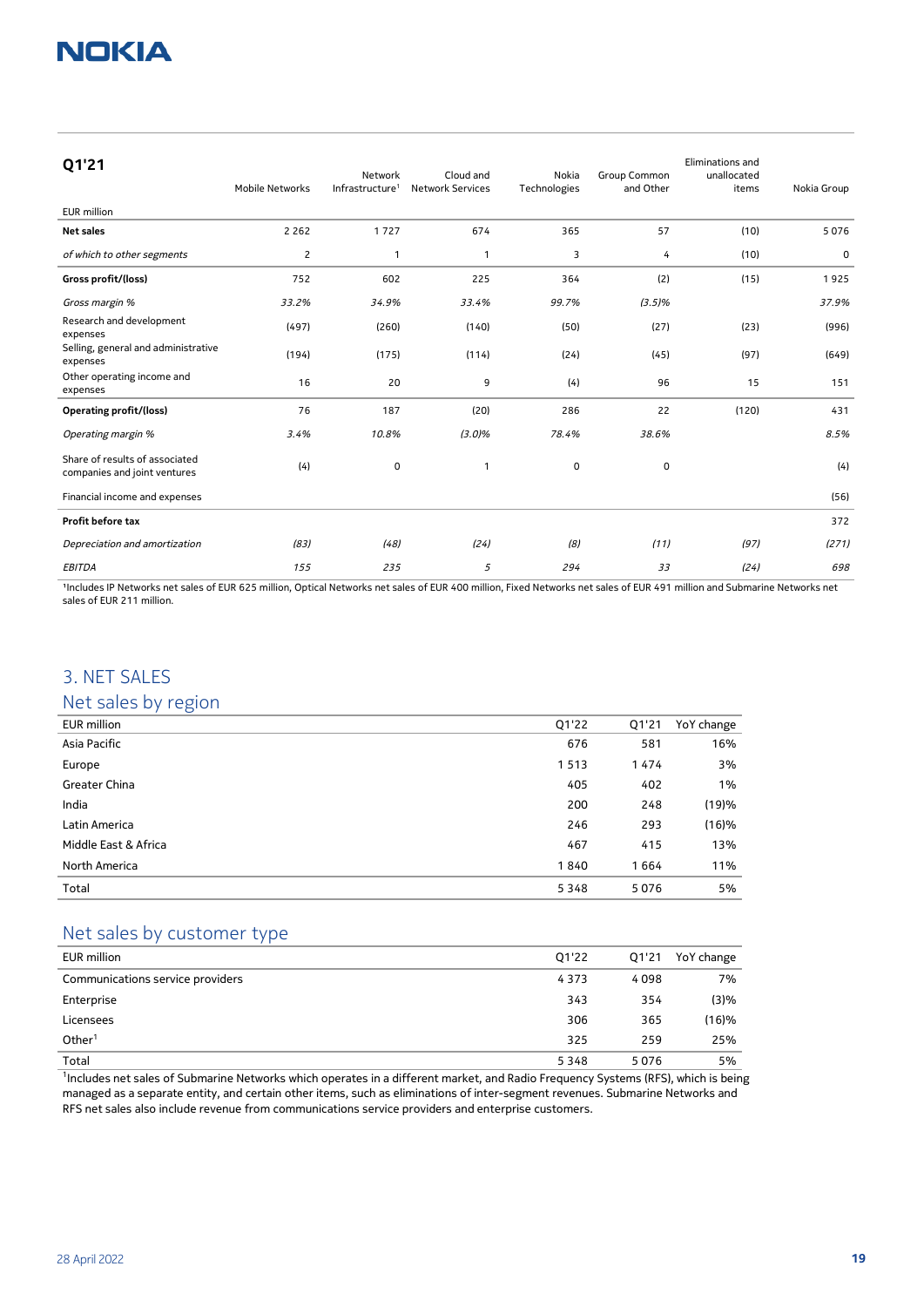## 4. PENSIONS AND OTHER POST-EMPLOYMENT BENEFITS

Nokia operates a number of post-employment plans in various countries including both defined contribution and defined benefit plans. Defined benefit plans include pension plans and other post-employment benefit plans, providing retirement healthcare benefits and life insurance coverage. 96% of Nokia's defined benefit obligation and 99% of plan assets fair values were remeasured as of 31 March 2022. Nokia's pension and post-retirement plans in the United States have been remeasured by updated valuations from an external actuary and the main pension plans outside of the US have been remeasured based upon updated asset valuations and changes in the discount rates during the reporting period. The impact of not remeasuring other pension and post-employment obligations is considered not material. As of 31 March 2022, the weighted average discount rates used in remeasurement of the most significant plans were as follows (comparatives as of 31 December 2021): U.S. Pension 3.28% (2.40%), U.S. Opeb 3.30% (2.42%), Germany 1.58% (0.87%) and U.K. 2.71% (1.87%).

The funded status of Nokia's defined benefit plans (before the effect of the asset ceiling) increased from EUR 4 424 million, or 119.5%, as of 31 December 2021 to EUR 4 801 million, or 122.7% as of 31 March 2022. During the quarter the global defined benefit plan asset portfolio was invested approximately 70% in fixed income, 5% in equities and 25% in other asset classes, mainly private equity and real estate.

## Change in pension and post-employment net asset/(liability)

|                                                              | 31 March 2022<br>31 March 2021 |         |       |                       | 31 December 2021 |       |                       |         |       |
|--------------------------------------------------------------|--------------------------------|---------|-------|-----------------------|------------------|-------|-----------------------|---------|-------|
| EUR million                                                  | Pensions <sup>1</sup>          | US Opeb | Total | Pensions <sup>1</sup> | US Opeb          | Total | Pensions <sup>1</sup> | US Opeb | Total |
| Net asset/(liability) recognized 1 January                   | 5588                           | (1256)  | 4332  | 2572                  | (1580)           | 992   | 2572                  | (1 580) | 992   |
| Recognized in income statement                               | (20)                           | (8)     | (28)  | (39)                  | (7)              | (46)  | (128)                 | (29)    | (157) |
| Recognized in other comprehensive income                     | 144                            | 119     | 263   | 553                   | 160              | 713   | 2906                  | 134     | 3040  |
| Contributions and benefits paid                              | 53                             | (1)     | 52    | 55                    | (7)              | 48    | 177                   | (6)     | 171   |
| Exchange differences and other<br>movements <sup>2</sup>     | 117                            | (24)    | 93    | 191                   | (72)             | 119   | 61                    | 225     | 286   |
| Net asset/(liability) recognized at the end<br>of the period | 5882                           | (1170)  | 4712  | 3332                  | (1506)           | 1826  | 5 588                 | (1 256) | 4332  |

<sup>1</sup>Includes pensions, retirement indemnities and other post-employment plans.

<sup>2</sup>Includes Section 420 transfers, medicare subsidies, and other transfers.

## Funded status

| EUR million                                      | 31 March 2022 | 31 December | 30 September | 30 June 2021 | 31 March |
|--------------------------------------------------|---------------|-------------|--------------|--------------|----------|
|                                                  |               | 2021        | 2021         |              | 2021     |
| Defined benefit obligation                       | (21120)       | (22704)     | (22632)      | (22599)      | (22630)  |
| Fair value of plan assets                        | 25 9 21       | 27128       | 26816        | 26 219       | 25824    |
| <b>Funded status</b>                             | 4801          | 4424        | 4 1 8 4      | 3620         | 3 1 9 4  |
| Effect of asset ceiling <sup>1</sup>             | (89)          | (92)        | (90)         | (1459)       | (1368)   |
| Net asset recognized at the end of the<br>period | 4712          | 4332        | 4 0 9 4      | 2 1 6 1      | 1826     |

<sup>1</sup>In the third quarter of 2021, Nokia modified the terms of its US defined benefit pension plans. As a result of the modification, Nokia recognized a reduction in the effect of the asset ceiling of EUR 1 396 million.

#### 5. DEFERRED TAXES

Deferred tax assets are recognized to the extent it is probable that future taxable profit will be available against which the unused tax losses, unused tax credits and deductible temporary differences can be utilized in the relevant jurisdictions. As of 31 March 2022, Nokia has recognized deferred tax assets of EUR 1.2 billion (EUR 1.3 billion as of 31 December 2021).

In addition, as of 31 March 2022, Nokia has unrecognized deferred tax assets of approximately EUR 8 billion (EUR 8 billion as of 31 December 2021), the majority of which relate to France (approximately EUR 4 billion) and Finland (approximately EUR 3 billion). These deferred tax assets have not been recognized due to uncertainty regarding their utilization. A significant portion of the French unrecognized deferred tax assets are indefinite in nature and available against future French tax liabilities, subject to a limitation of 50% of annual taxable profits. The majority of Finnish unrecognized deferred tax assets are not subject to expiry and are available against future Finnish tax liabilities.

Nokia continually evaluates the probability of utilizing its deferred tax assets and considers both positive and negative evidence in its assessment.

In the first quarter of 2022, Nokia continued to generate accounting and taxable profit in Finland and there are improvements in the financial performance compared to the previous periods. At 31 March 2022, Nokia did not consider that it had created an established pattern of sufficient tax profitability to conclude that it is probable that it would be able to utilize the deferred tax assets in Finland. Nokia continues to closely monitor its ability to utilize these deferred tax assets, including assessing the future financial performance in Finland. Should the recent improvements in the financial results of Nokia be sustained, all or part of the unrecognized deferred tax assets may be recognized in the future.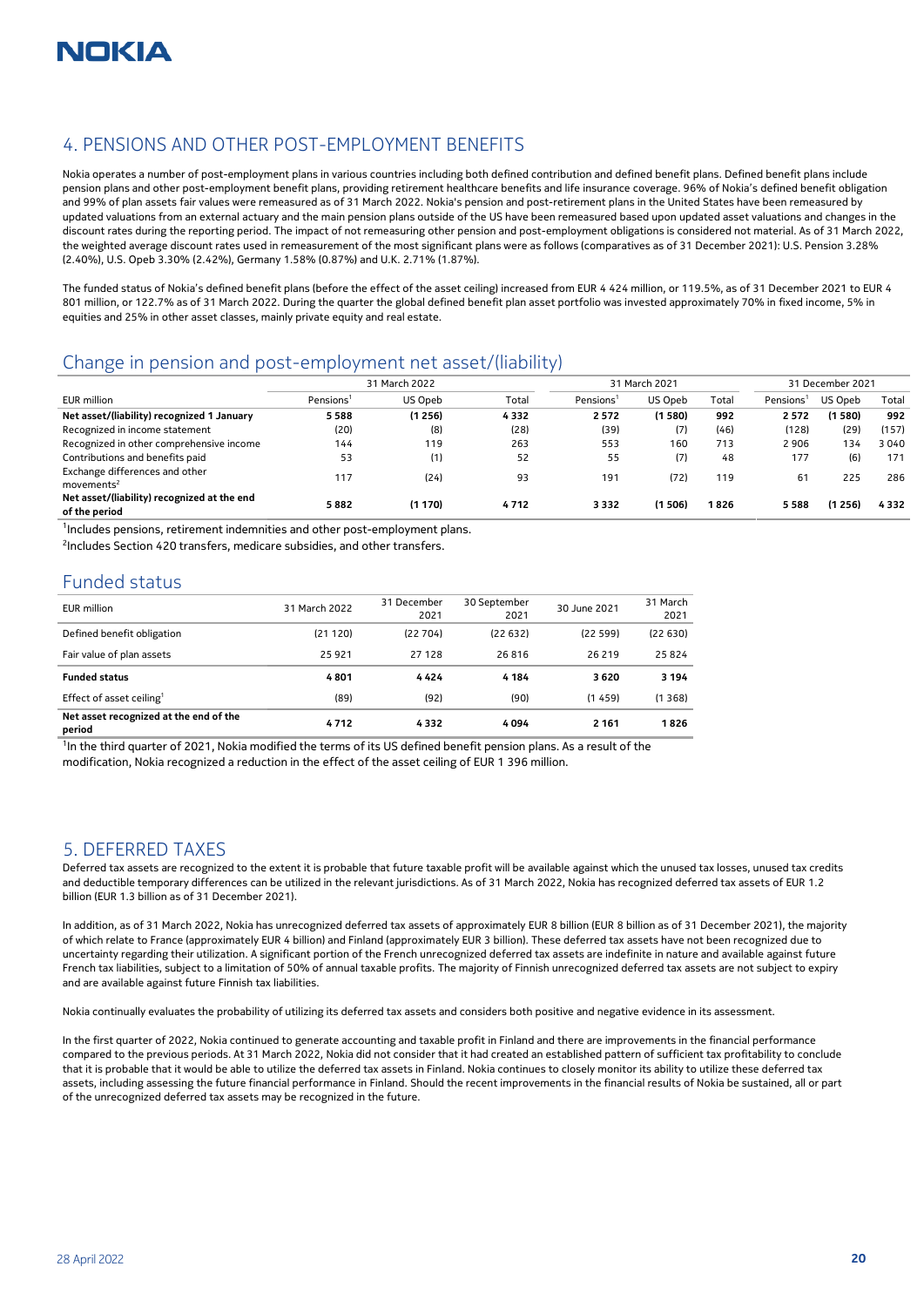## 6. FAIR VALUE OF FINANCIAL INSTRUMENTS

Financial assets and liabilities recorded at fair value are categorized based on the amount of unobservable inputs used to measure their fair value. Three hierarchical levels are based on an increasing amount of judgment associated with the inputs used to derive fair valuation for these assets and liabilities, Level 1 being market values for exchange traded products, Level 2 being primarily based publicly available market information and Level 3 requiring most management judgment. For more information about the valuation methods and principles, refer to note 2, Significant accounting policies, and note 22, Fair value of financial instruments, in the consolidated financial statements for 2021. Items carried at fair value in the following table are measured at fair value on a recurring basis.

| <b>EUR</b> million                                 |                | <b>Carrying amounts</b>           |         |          |                                                  |          |          |       | <b>Fair value</b> |
|----------------------------------------------------|----------------|-----------------------------------|---------|----------|--------------------------------------------------|----------|----------|-------|-------------------|
|                                                    | Amortized cost | Fair value through profit or loss |         |          | Fair value through other<br>comprehensive income |          |          |       |                   |
| 31 March 2022                                      |                | Level 1                           | Level 2 | Level 3  | Level 1                                          | Level 2  | Level 3  | Total | Total             |
| Other non-current financial investments            | 0              | 5                                 | 0       | 847      | $\Omega$                                         | 0        | $\Omega$ | 852   | 852               |
| Other non-current financial assets                 | 160            | $\Omega$                          | 96      | 0        | $\Omega$                                         | 70       | $\Omega$ | 326   | 326               |
| Non-current interest-bearing financial investments | 493            | O                                 | 0       | 0        | O                                                | 0        | $\Omega$ | 493   | 494               |
| Other current financial assets                     | 230            | O                                 | 0       | $\Omega$ | O                                                | 16       | $\Omega$ | 246   | 246               |
| Derivative assets                                  | $\Omega$       | $\Omega$                          | 260     | $\Omega$ | $\Omega$                                         | 0        | $\Omega$ | 260   | 260               |
| Trade receivables                                  | $\Omega$       | 0                                 | 0       | 0        | $\mathbf 0$                                      | 4855     | 0        | 4855  | 4855              |
| Current interest-bearing financial investments     | 623            | 0                                 | 2062    | 0        | 0                                                | 0        | 0        | 2685  | 2685              |
| Cash and cash equivalents                          | 4733           | 0                                 | 1 608   | 0        | $\Omega$                                         | 0        | 0        | 6341  | 6341              |
| <b>Total financial assets</b>                      | 6239           | 5                                 | 4026    | 847      | 0                                                | 4941     | 0        | 16058 | 16 059            |
| Long-term interest-bearing liabilities             | 4489           | $\Omega$                          | 0       | 0        | $\Omega$                                         | 0        | 0        | 4489  | 4563              |
| Other long-term financial liabilities              | 0              | $\Omega$                          | 0       | 71       | $\Omega$                                         | $\Omega$ | $\Omega$ | 71    | 71                |
| Short-term interest-bearing liabilities            | 126            | O                                 | 0       | $\Omega$ | O                                                | 0        | $\Omega$ | 126   | 126               |
| Other short-term financial liabilities             | 25             | O                                 | 0       | 536      | O                                                | $\Omega$ | $\Omega$ | 561   | 561               |
| Derivative liabilities                             | 0              | O                                 | 315     | $\Omega$ |                                                  | 0        | $\Omega$ | 315   | 315               |
| Discounts without performance obligations          | 501            | $\Omega$                          | 0       | $\Omega$ | O                                                | $\Omega$ | $\Omega$ | 501   | 501               |
| Trade payables                                     | 3 6 6 4        | 0                                 | 0       | 0        | 0                                                | 0        | 0        | 3664  | 3 6 6 4           |
| <b>Total financial liabilities</b>                 | 8805           | 0                                 | 315     | 607      | $\mathbf 0$                                      | 0        | 0        | 9727  | 9 8 0 1           |

| <b>EUR</b> million                             |                |          | <b>Carrying amounts</b>           |          |          |                                                  |          |       | <b>Fair value</b> |
|------------------------------------------------|----------------|----------|-----------------------------------|----------|----------|--------------------------------------------------|----------|-------|-------------------|
|                                                | Amortized cost |          | Fair value through profit or loss |          |          | Fair value through other<br>comprehensive income |          |       |                   |
| 31 December 2021                               |                | Level 1  | Level 2                           | Level 3  | Level 1  | Level 2                                          | Level 3  | Total | Total             |
| Other non-current financial investments        |                | Я        | 0                                 | 750      |          | 0                                                | ŋ        | 758   | 758               |
| Other non-current financial assets             | 130            |          | 101                               |          |          | 94                                               |          | 325   | 325               |
| Other current financial assets                 | 115            |          | 0                                 |          |          | 21                                               |          | 136   | 136               |
| Derivative assets                              |                | O        | 200                               | O        |          | 0                                                | 0        | 200   | 200               |
| Trade receivables                              |                |          | 0                                 |          |          | 5382                                             | U        | 5382  | 5382              |
| Current interest-bearing financial investments | 526            |          | 2051                              |          |          | 0                                                | 0        | 2577  | 2 5 7 7           |
| Cash and cash equivalents                      | 4627           | 0        | 2064                              |          |          | 0                                                | 0        | 6691  | 6691              |
| Total financial assets                         | 5398           | 8        | 4416                              | 750      | 0        | 5497                                             | $\Omega$ | 16069 | 16 069            |
| Long-term interest-bearing liabilities         | 4537           | $\Omega$ | 0                                 | $\Omega$ | n        | 0                                                | $\Omega$ | 4537  | 4775              |
| Other long-term financial liabilities          |                |          |                                   | 68       |          |                                                  |          | 68    | 68                |
| Short-term interest-bearing liabilities        | 116            |          |                                   | 0        |          |                                                  |          | 116   | 116               |
| Other short-term financial liabilities         |                |          | n                                 | 522      |          |                                                  |          | 522   | 522               |
| Derivative liabilities                         |                |          | 240                               |          |          |                                                  |          | 240   | 240               |
| Discounts without performance obligations      | 479            |          |                                   |          |          |                                                  |          | 479   | 479               |
| Trade payables                                 | 3679           |          | 0                                 | O        |          | 0                                                |          | 3679  | 3679              |
| <b>Total financial liabilities</b>             | 8811           | $\Omega$ | 240                               | 590      | $\Omega$ | $\Omega$                                         | 0        | 9641  | 9879              |

Lease liabilities are not included in the fair value of financial instruments.

Level 3 Financial assets include a large number of investments in unlisted equities and unlisted venture funds, including investments managed by NGP Capital specializing in growth-stage investing. The fair value of level 3 investments is determined using one or more valuation techniques with unobservable inputs, where the use of the market approach generally consists of using comparable market transactions, while the use of the income approach generally consists of calculating the net present value of expected future cash flows.

Level 3 Financial liabilities include a conditional obligation to China Huaxin related to Nokia Shanghai Bell. Reconciliation of the opening and closing balances on level 3 financial assets and liabilities:

| EUR million                            | Level 3 Financial<br>Assets | Level 3<br>Financial<br>Liabilities |
|----------------------------------------|-----------------------------|-------------------------------------|
| Balance as of 31 December 2021         | 750                         | (590)                               |
| Net gains/(losses) in income statement | 48                          | (16)                                |
| Additions                              | 56                          | 0                                   |
| <b>Deductions</b>                      | (8)                         | 0                                   |
| Other movements                        | 1                           | (1)                                 |
| Balance as of 31 March 2022            | 847                         | (607)                               |

The gains and losses from venture fund and similar investments categorized in level 3 are included in other operating income and expenses. The gains and losses from other level 3 financial assets and liabilities are recorded in financial income and expenses. A net gain of EUR 31 million (net gain of EUR 85 million in 2021) related to level 3 financial instruments held at 31 March 2022 was included in the profit and loss during 2022.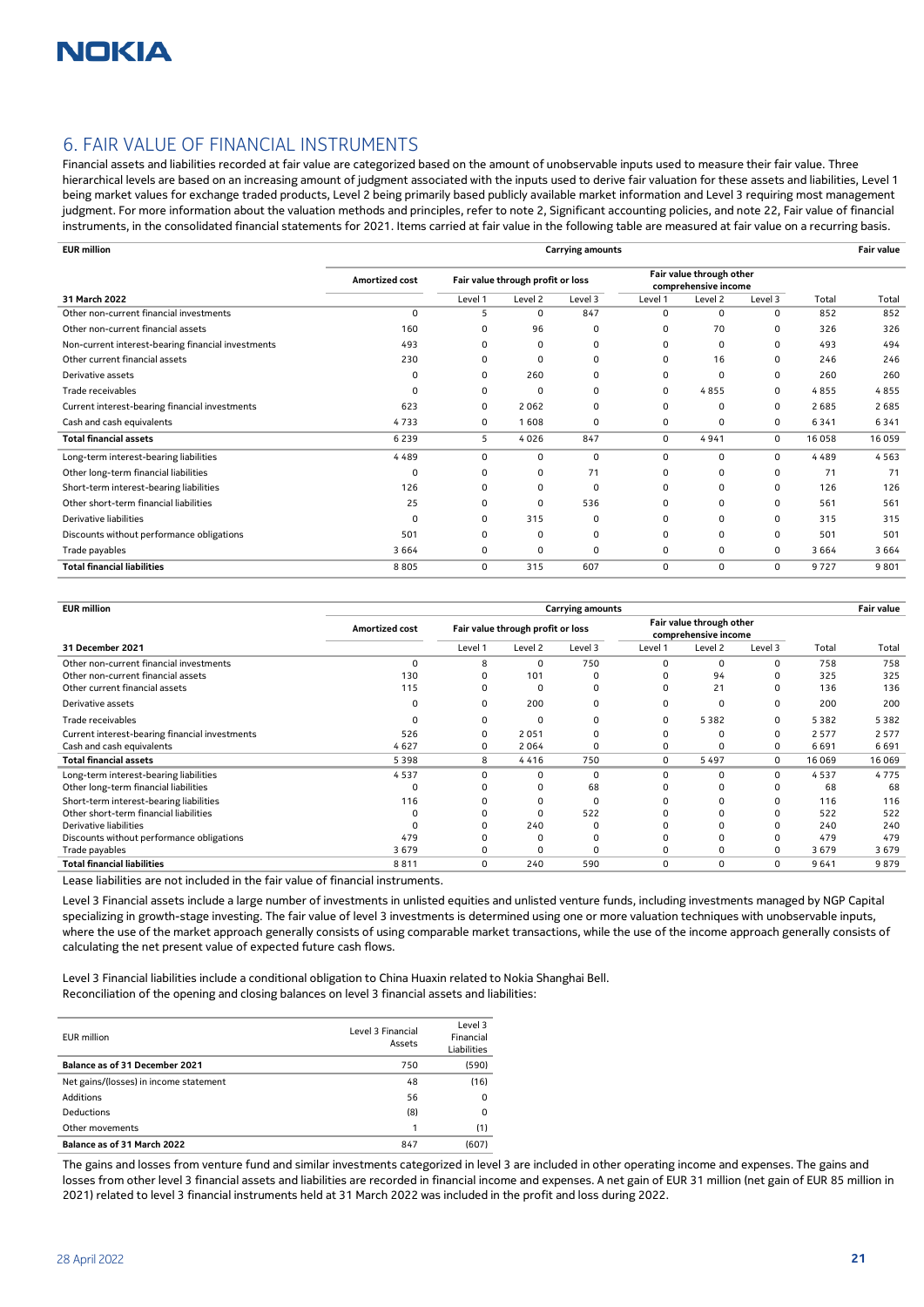

### 7. PROVISIONS

| <b>EUR</b> million                  | Restructuring | Warranty | Litigation | Environmental | Project<br>losses | Divestment-<br>related | Material<br>liability | Other <sup>1</sup> | Total |
|-------------------------------------|---------------|----------|------------|---------------|-------------------|------------------------|-----------------------|--------------------|-------|
| As of 1 January 2022                | 312           | 254      | 102        | 149           | 235               | 46                     | 89                    | 382                | 569   |
| <b>Translation differences</b>      |               | 0        | 3          |               | 0                 | 0                      | 0                     | 9                  | 15    |
| Reclassification                    | 0             | 0        | 0          | 0             |                   | 0                      | 0                     | (15)               | (14)  |
| Charged to income statement         |               |          |            |               |                   |                        |                       |                    |       |
| <b>Additions</b>                    | 16            | 34       | 8          | 4             | 0                 | 0                      | 28                    | 124                | 214   |
| Reversals                           | 0             | (28)     | (1)        | 0             | (2)               | 0                      | (21)                  | (13)               | (65)  |
| Total charged to income statement   | 16            | 6        |            | 4             | (2)               | 0                      |                       | 111                | 149   |
| Utilized during period <sup>2</sup> | (86)          | (12)     | (16)       | (2)           | (9)               | 0                      | (10)                  | (11)               | (146) |
| As of 31 March 2022                 | 243           | 248      | 96         | 153           | 225               | 46                     | 86                    | 476                | 573   |
| Non-current                         | 137           | 20       | 16         | 133           | 125               | 43                     | 8                     | 143                | 625   |
| Current                             | 106           | 228      | 80         | 21            | 100               |                        | 77                    | 333                | 948   |

<sup>1</sup>Other provisions include provisions for various obligations such as costs associated with exiting the Russian market, indirect tax provisions, employee-related provisions other than restructuring provisions and asset retirement obligations.

<sup>2</sup>The utilization of restructuring provision includes items transferred to accrued expenses, of which EUR 55 million remained in accrued expenses as of 31 March 2022.

### 8. INTEREST-BEARING LIABILITIES

|                                            |                                  |            |                      |                   | Carrying amount (EUR million) |                  |                        |
|--------------------------------------------|----------------------------------|------------|----------------------|-------------------|-------------------------------|------------------|------------------------|
| Issuer/borrower                            | Instrument                       | Currency   | Nominal<br>(million) | Final maturity    | 31 March<br>2022              | 31 March<br>2021 | 31<br>December<br>2021 |
| Nokia Corporation                          | 3.375% Senior Notes <sup>1</sup> | <b>USD</b> | 500                  | June 2022         | 0                             | 434              | 0                      |
| Nokia Corporation                          | 2.00% Senior Notes               | <b>EUR</b> | 750                  | March 2024        | 752                           | 761              | 759                    |
| Nokia Corporation                          | EIB R&D Loan                     | <b>EUR</b> | 500                  | February 2025     | 500                           | 500              | 500                    |
| Nokia Corporation                          | NIB R&D Loan <sup>2</sup>        | <b>EUR</b> | 250                  | May 2025          | 250                           | 250              | 250                    |
| Nokia Corporation                          | 2.375% Senior Notes              | <b>EUR</b> | 500                  | May 2025          | 494                           | 497              | 497                    |
| Nokia Corporation                          | 2.00% Senior Notes               | <b>EUR</b> | 750                  | <b>March 2026</b> | 753                           | 762              | 760                    |
| Nokia Corporation                          | 4.375% Senior Notes              | <b>USD</b> | 500                  | June 2027         | 446                           | 454              | 464                    |
| Nokia of America Corporation               | 6.50% Senior Notes               | <b>USD</b> | 74                   | January 2028      | 67                            | 63               | 66                     |
| Nokia Corporation                          | 3.125% Senior Notes              | EUR        | 500                  | May 2028          | 498                           | 497              | 497                    |
| Nokia of America Corporation               | 6.45% Senior Notes               | <b>USD</b> | 206                  | <b>March 2029</b> | 187                           | 177              | 183                    |
| Nokia Corporation                          | 6.625% Senior Notes              | <b>USD</b> | 500                  | May 2039          | 535                           | 533              | 553                    |
| Nokia Corporation and various subsidiaries | Other liabilities                |            |                      |                   | 133                           | 225              | 124                    |
| Total                                      |                                  |            |                      |                   | 4615                          | 5 1 5 3          | 4653                   |

<sup>1</sup>Nokia redeemed USD 500 million of the 3.375% Senior Notes due June 2022 in December 2021.

<sup>2</sup>The loan from the Nordic Investment Bank (NIB) is repayable in three equal annual installments in 2023, 2024 and 2025.

#### **Significant credit facilities and funding programs**

|                                              |             |            |           |          | Utilized (million) |          |  |
|----------------------------------------------|-------------|------------|-----------|----------|--------------------|----------|--|
|                                              |             |            |           |          |                    | 31       |  |
|                                              | Committed/  |            | Nominal   | 31 March | 31 March           | December |  |
| Financing arrangement                        | uncommitted | Currency   | (million) | 2022     | 2021               | 2021     |  |
| Revolving Credit Facility <sup>1</sup>       | Committed   | <b>EUR</b> | 1500      | 0        |                    | $\Omega$ |  |
| Finnish Commercial Paper Programme           | Uncommitted | <b>EUR</b> | 750       | 0        | 0                  | $\Omega$ |  |
| Euro-Commercial Paper Programme              | Uncommitted | <b>EUR</b> | 1500      | 0        |                    | $\Omega$ |  |
| Euro Medium Term Note Programme <sup>2</sup> | Uncommitted | <b>EUR</b> | 5 0 0 0   | 2 5 0 0  | 2 5 0 0            | 2 5 0 0  |  |

<sup>1</sup>The facility has its maturity in June 2026, except for EUR 88 million having its maturity in June 2024.

<sup>2</sup>All euro-denominated bonds have been issued under the Euro Medium Term Note Programme.

All borrowings and credit facilities presented in the tables above are senior unsecured and have no financial covenants.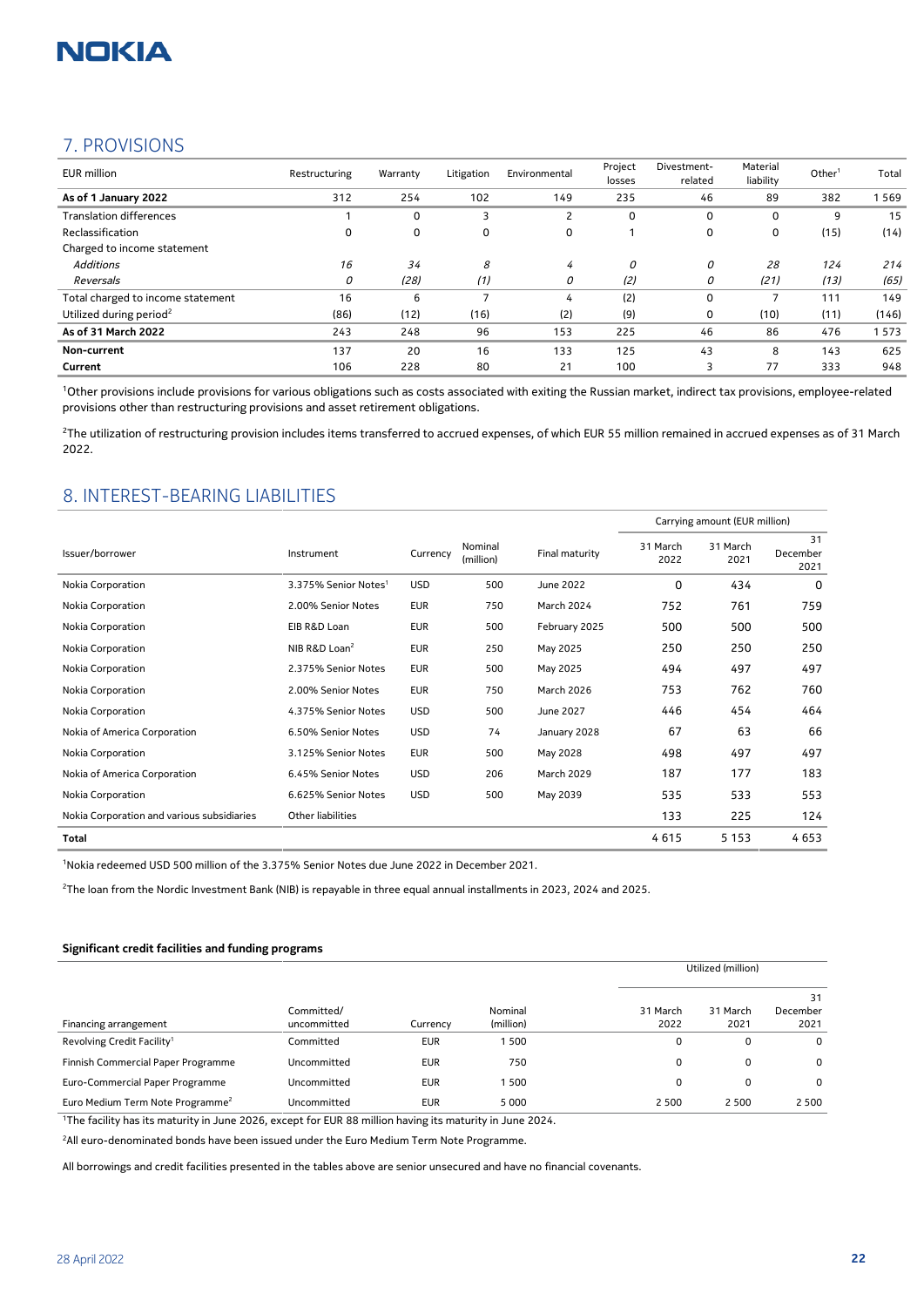

## 9. COMMITMENTS, CONTINGENCIES AND LEGAL PROCEEDINGS

| 31 March 2022 | 31 March 2021 | 31 December 2021 |
|---------------|---------------|------------------|
|               |               |                  |
|               |               |                  |
| 283           | 1158          | 1 2 8 1          |
| 484           | 422           | 442              |
|               |               |                  |
| 463           | 479           | 457              |
| 36            | 54            | 35               |
|               |               |                  |
| 20            | 20            | 21               |
| 452           | 172           | 137              |
|               |               |                  |

<sup>1</sup> In January 2022, Nokia agreed on capital commitment of USD 400 million to NGP Capital's Fund V. The fund's emphasis on companies developing emerging 5G use cases for industrial and business transformation aligns closely with Nokia's technology leadership vision and its efforts to maximize the value shift towards cloud. Per industry standard practice, the capital will be called throughout the 10 year lifecycle of the fund.

The amounts in the table above represent the maximum principal amount of commitments and contingencies, and these amounts do not reflect management's expected outcomes.

### Litigations and proceedings

Significant changes to information about litigation and proceedings presented in Nokia's consolidated financial statements for 2021:

#### **Continental**

In 2019, Continental Automotive Systems (Continental) brought breach of FRAND and antitrust claims against Nokia and others, which were dismissed. In the first quarter of 2022, Continental lost on appeal and requested reconsideration. Continental also brought breach of contract and FRAND related claims against Nokia in 2021, which Nokia has moved to dismiss.

#### **Vivo**

In 2022, Nokia commenced patent infringement proceedings against Vivo in Germany and several countries in Asia. Nokia has also been informed by Vivo that the company has filed actions in China against Nokia.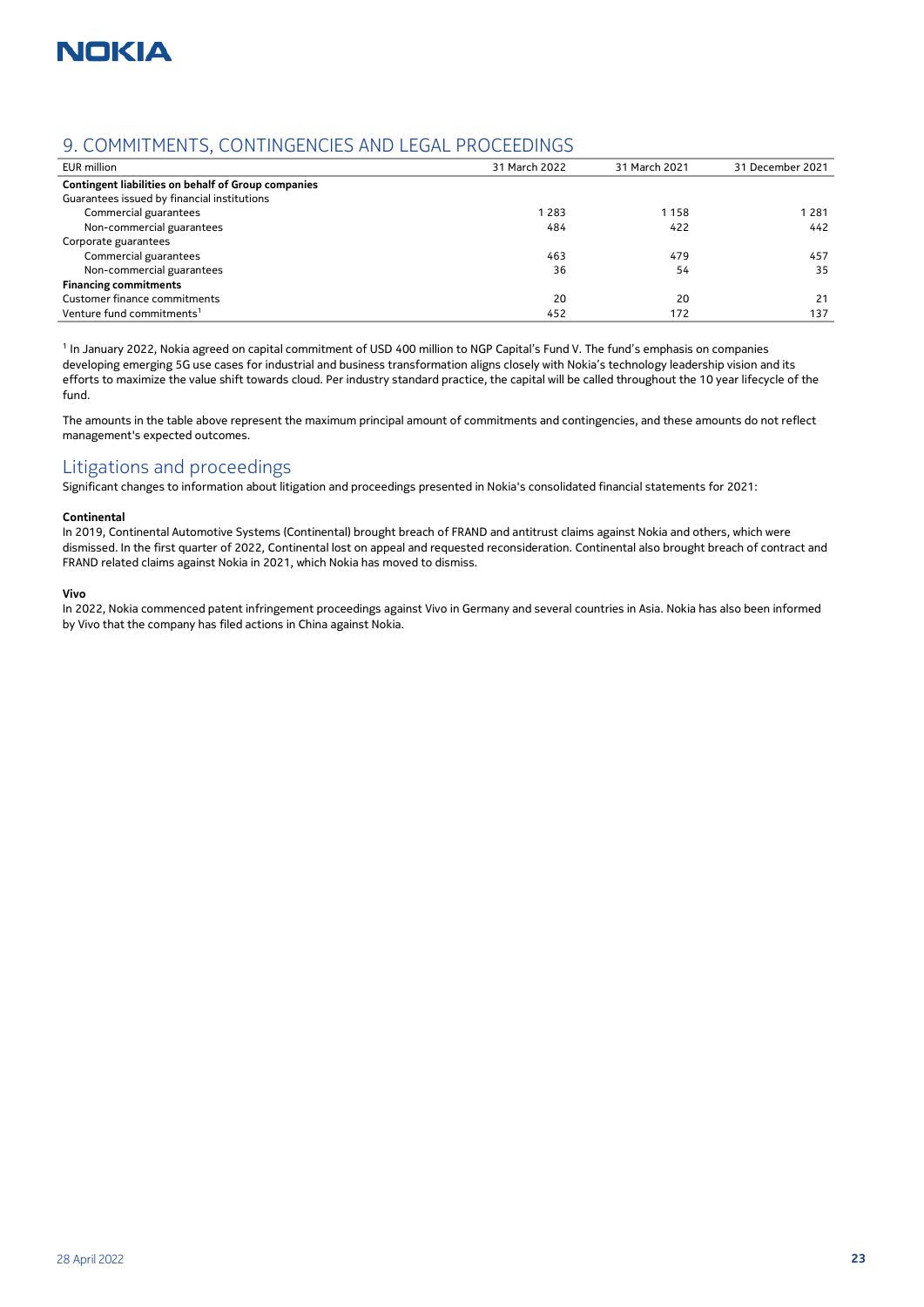

### 10. PERFORMANCE MEASURES

Certain financial measures presented in this interim report are not measures of financial performance, financial position or cash flows defined in IFRS, and therefore may not be directly comparable with financial measures used by other companies, including those in the same industry. The primary rationale for presenting these measures is that the management uses these measures in assessing the financial performance of Nokia and believes that these measures provide meaningful supplemental information on the underlying business performance. These financial measures should not be considered in isolation from, or as a substitute for, financial information presented in compliance with IFRS.

The below tables provide summarized information on the performance measures included in this interim report as well as reconciliations of the performance measures to the amounts presented in the financial statements.

In the first quarter of 2022 Nokia replaced its performance measures total cash and current financial investments ("total cash") and net cash and current financial investments ("net cash") with total cash and interest-bearing financial investments ("total cash") and net cash and interest-bearing financial investments ("net cash"). The definitions of these performance measures were updated accordingly to reflect the changes made to Nokia's statement of financial position. The purpose for using these measures, as stated in the table below, did not change. The modifications to the performance measures were made as in the first quarter of 2022 Nokia commenced investing in highly liquid corporate bonds that are primarily classified as non-current interest-bearing financial investments based on their initial maturity.

| Performance measure                                                              | <b>Definition</b>                                                                                                                                                                                                                                                                                                                                                                                                                                                                                  | <b>Purpose</b>                                                                                                                                                                                                                                                                                                                                                                         |
|----------------------------------------------------------------------------------|----------------------------------------------------------------------------------------------------------------------------------------------------------------------------------------------------------------------------------------------------------------------------------------------------------------------------------------------------------------------------------------------------------------------------------------------------------------------------------------------------|----------------------------------------------------------------------------------------------------------------------------------------------------------------------------------------------------------------------------------------------------------------------------------------------------------------------------------------------------------------------------------------|
| Comparable measures                                                              | Comparable measures exclude intangible asset amortization and other<br>purchase price fair value adjustments, goodwill impairments, restructuring<br>related charges and certain other items affecting comparability.<br>Reconciliation of reported and comparable consolidated statement of income<br>is presented below.                                                                                                                                                                         | We believe that our comparable results provide meaningful supplemental<br>information to both management and investors regarding Nokia's underlying<br>business performance by excluding certain items of income and expenses that<br>may not be indicative of Nokia's business operating results. Comparable<br>operating profit is used also in determining management remuneration. |
| Constant currency net sales / Net<br>sales adjusted for currency<br>fluctuations | When net sales are reported on a constant currency basis / adjusted for<br>currency fluctuations, exchange rates used to translate the amounts in local<br>currencies to euro, our reporting currency, are the average actual periodic<br>exchange rates for the comparative financial period. Therefore, the constant<br>currency net sales / net sales adjusted for currency fluctuations exclude the<br>impact of changes in exchange rates during the current period in comparison<br>to euro. | We provide additional information on net sales on a constant currency basis /<br>adjusted for currency fluctuations in order to better reflect the underlying<br>business performance.                                                                                                                                                                                                 |
| Comparable return on invested capital<br>(ROIC)                                  | Comparable operating profit after tax, last four quarters / Invested capital,<br>average of last five quarters' ending balances. Calculation of comparable<br>return on invested capital is presented below.                                                                                                                                                                                                                                                                                       | Comparable return on invested capital is used to measure how efficiently<br>Nokia uses its capital to generate profits from its operations.                                                                                                                                                                                                                                            |
| Comparable operating profit after tax                                            | Comparable operating profit - (comparable operating profit x (-comparable<br>income tax expense / comparable profit before tax))                                                                                                                                                                                                                                                                                                                                                                   | Comparable operating profit after tax indicates the profitability of Nokia's<br>underlying business operations after deducting the income tax impact. We use<br>comparable operating profit after tax to calculate comparable return on<br>invested capital.                                                                                                                           |
| Invested capital                                                                 | Total equity + total interest-bearing liabilities - total cash and interest-<br>bearing financial investments                                                                                                                                                                                                                                                                                                                                                                                      | Invested capital indicates the book value of capital raised from equity and<br>debt instrument holders less cash and liquid assets held by Nokia. We use<br>invested capital to calculate comparable return on invested capital.                                                                                                                                                       |
| Total cash and interest-bearing<br>financial investments ("Total cash")          | Total cash and interest-bearing financial investments consist of cash and<br>cash equivalents and current interest-bearing financial investments and non-<br>current interest-bearing financial investments.                                                                                                                                                                                                                                                                                       | Total cash and interest-bearing financial investments is used to indicate funds<br>available to Nokia to run its current and invest in future business activities as<br>well as provide return for security holders.                                                                                                                                                                   |
| Net cash and interest-bearing financial<br>investments ("Net cash")              | Net cash and interest-bearing financial investments equals total cash and<br>interest-bearing financial investments less long-term and short-term<br>interest-bearing liabilities. Lease liabilities are not included in interest-bearing<br>liabilities. Reconciliation of net cash and interest-bearing financial<br>investments to the amounts in the consolidated statement of financial<br>position is presented below.                                                                       | Net cash and interest-bearing financial investments is used to indicate Nokia's<br>liquidity position after cash required to settle the interest-bearing liabilities.                                                                                                                                                                                                                  |
| Free cash flow                                                                   | Net cash from/(used in) operating activities - purchases of property, plant and<br>equipment and intangible assets (capital expenditures) + proceeds from sale<br>of property, plant and equipment and intangible assets - purchase of other<br>non-current financial investments + proceeds from sale of other non-current<br>financial investments. Reconciliation of free cash flow to the amounts in the<br>consolidated statement of cash flows is presented below.                           | Free cash flow is the cash that Nokia generates after net investments to<br>tangible, intangible and non-current financial investments and it represents<br>the cash available for distribution among its security holders. It is a measure<br>of cash generation, working capital efficiency and capital discipline of the<br>business.                                               |
| Capital expenditure                                                              | Purchases of property, plant and equipment and intangible assets (excluding<br>assets acquired under business combinations).                                                                                                                                                                                                                                                                                                                                                                       | We use capital expenditure to describe investments in profit generating<br>activities in the future.                                                                                                                                                                                                                                                                                   |
| Recurring/One-time measures                                                      | Recurring measures, such as recurring net sales, are based on revenues that<br>are likely to continue in the future. Recurring measures exclude e.g. the<br>impact of catch-up net sales relating to prior periods. One-time measures,<br>such as one-time net sales, reflect the revenues that are not likely to continue<br>in the future.                                                                                                                                                       | We use recurring/one-time measures to improve comparability between<br>financial periods.                                                                                                                                                                                                                                                                                              |
| <b>EBITDA</b>                                                                    | Operating profit/(loss) before depreciations and amortizations and adjusted<br>for share of results of associated companies and joint ventures.                                                                                                                                                                                                                                                                                                                                                    | We use EBITDA as a measure of Nokia's operating performance.                                                                                                                                                                                                                                                                                                                           |
| Adjusted profit/(loss)                                                           | Adjusted profit/(loss) equals the cash from operations before changes in net<br>working capital subtotal in the consolidated statement of cash flows.                                                                                                                                                                                                                                                                                                                                              | We use adjusted profit/(loss) to provide a structured presentation when<br>describing the cash flows.                                                                                                                                                                                                                                                                                  |
| Recurring annual cost savings                                                    | Reduction in cost of sales and operating expenses resulting from the cost<br>savings program and the impact of which is considered recurring in nature.                                                                                                                                                                                                                                                                                                                                            | We use recurring annual cost savings measure to monitor the progress of our<br>cost savings program established after the Alcatel-Lucent transaction against<br>plan.                                                                                                                                                                                                                  |
| Restructuring and associated charges,<br>liabilities and cash outflows           | Charges, liabilities and cash outflows related to activities that either meet the<br>strict definition of restructuring under IFRS or are closely associated with<br>such activities.                                                                                                                                                                                                                                                                                                              | We use restructuring and associated charges, liabilities and cash outflows to<br>measure the progress of our integration and transformation activities.                                                                                                                                                                                                                                |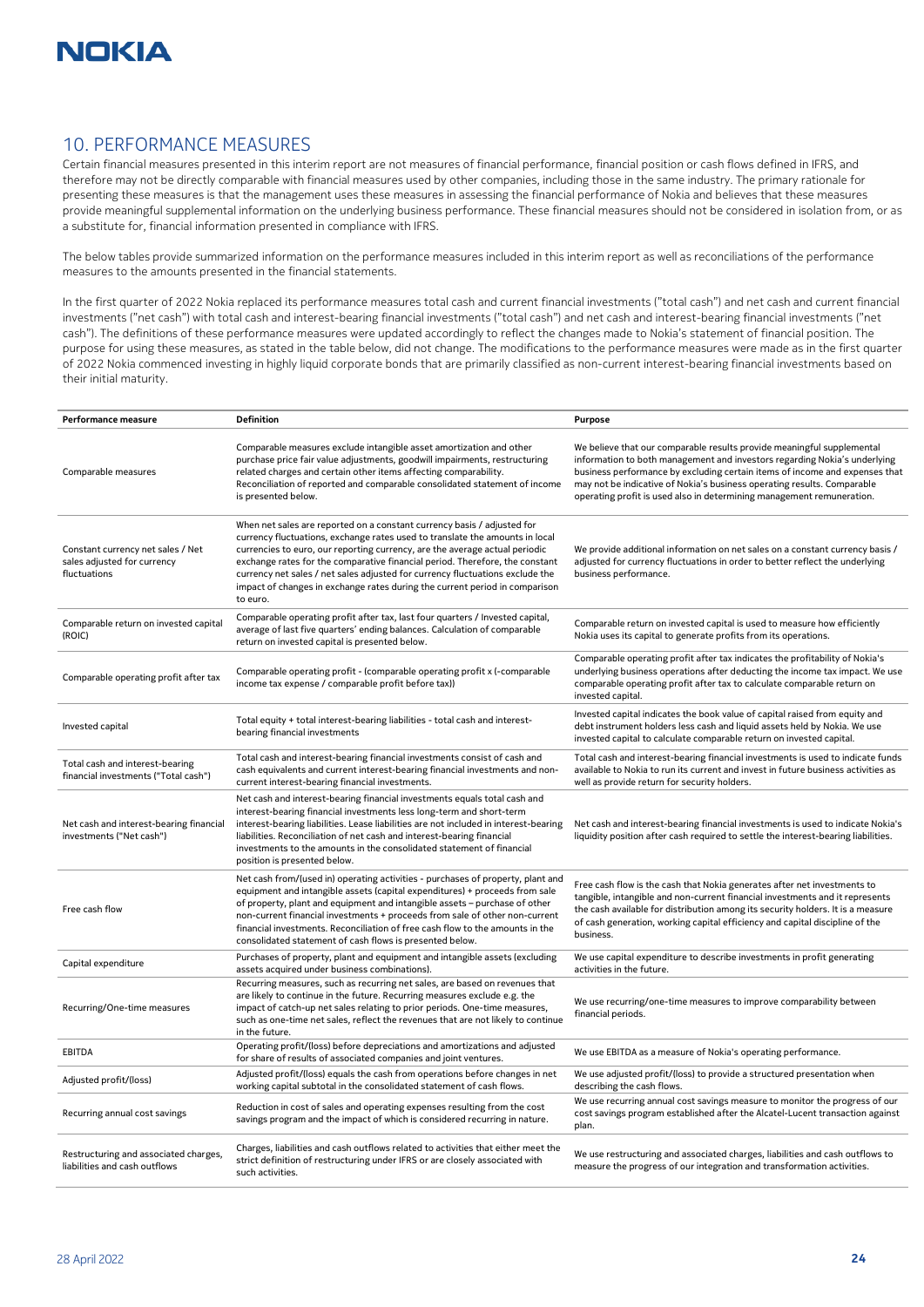## Comparable to reported reconciliation

| Q1'22                                                                     |           |                |                                         |                                                       |                                              |                         |                                     |                                     |                                                |
|---------------------------------------------------------------------------|-----------|----------------|-----------------------------------------|-------------------------------------------------------|----------------------------------------------|-------------------------|-------------------------------------|-------------------------------------|------------------------------------------------|
| <b>EUR</b> million                                                        | Net sales | Cost of sales  | Research and<br>development<br>expenses | Selling, general<br>and<br>administrative<br>expenses | Other<br>operating<br>income and<br>expenses | <b>Operating profit</b> | Financial<br>income and<br>expenses | Income tax<br>(expense)/<br>benefit | <b>Profit from</b><br>continuing<br>operations |
| Comparable                                                                | 5348      | (3171)         | (1052)                                  | (581)                                                 | 39                                           | 583                     | (40)                                | (101)                               | 416                                            |
| Costs associated with country exit                                        |           |                |                                         |                                                       | (104)                                        | (104)                   |                                     |                                     | (104)                                          |
| Amortization of acquired intangible assets                                |           |                | (15)                                    | (85)                                                  |                                              | (100)                   |                                     | 21                                  | (78)                                           |
| Restructuring and associated charges                                      |           | (9)            | (8)                                     | (10)                                                  | (2)                                          | (30)                    |                                     |                                     | (30)                                           |
| Impairment and write-off of assets, net of<br>reversals                   |           | $\overline{c}$ | 3                                       |                                                       |                                              | 5                       |                                     |                                     | 5                                              |
| Loss allowance on customer financing loan                                 |           |                |                                         |                                                       |                                              | 0                       | (29)                                |                                     | (29)                                           |
| Change in financial liability to acquire NSB non-<br>controlling interest |           |                |                                         |                                                       |                                              | 0                       | (3)                                 |                                     | (3)                                            |
| Items affecting comparability                                             | 0         | (7)            | (20)                                    | (94)                                                  | (107)                                        | (228)                   | (32)                                | 22                                  | (239)                                          |
| Reported                                                                  | 5348      | (3179)         | (1072)                                  | (675)                                                 | (68)                                         | 354                     | (72)                                | (79)                                | 177                                            |

#### **Q1'21**

| EUR million                                                               | Net sales | Cost of sales | Research and<br>development<br>expenses | Selling, general<br>and<br>administrative<br>expenses | Other<br>operating<br>income and<br>expenses | <b>Operating profit</b> | Financial<br>income and<br>expenses | Income tax<br>(expense)/<br>benefit | <b>Profit from</b><br>continuing<br>operations |
|---------------------------------------------------------------------------|-----------|---------------|-----------------------------------------|-------------------------------------------------------|----------------------------------------------|-------------------------|-------------------------------------|-------------------------------------|------------------------------------------------|
| Comparable                                                                | 5076      | (3136)        | (973)                                   | (552)                                                 | 136                                          | 551                     | (52)                                | (120)                               | 375                                            |
| Amortization of acquired intangible assets                                |           |               | (14)                                    | (83)                                                  |                                              | (97)                    |                                     | 21                                  | (76)                                           |
| Restructuring and associated charges                                      |           | (13)          | (9)                                     | (14)                                                  |                                              | (36)                    |                                     |                                     | (36)                                           |
| Impairment and write-off of assets, net of<br>reversals                   |           | (1)           | (1)                                     |                                                       |                                              | (2)                     |                                     |                                     | (2)                                            |
| Costs associated with contract exit                                       |           | (1)           |                                         |                                                       |                                              | (1)                     |                                     |                                     | (1)                                            |
| Gain on sale of fixed assets                                              |           |               |                                         |                                                       | 15                                           | 15                      |                                     |                                     | 15                                             |
| Change in financial liability to acquire NSB non-<br>controlling interest |           |               |                                         |                                                       |                                              | 0                       | (3)                                 |                                     | (3)                                            |
| Items affecting comparability                                             | 0         | (15)          | (23)                                    | (97)                                                  | 15                                           | (120)                   | (3)                                 | 21                                  | (103)                                          |
| Reported                                                                  | 5076      | (3151)        | (996)                                   | (649)                                                 | 151                                          | 431                     | (56)                                | (99)                                | 272                                            |

## Net cash and interest-bearing financial investments

| EUR million                                              | 31 March<br>2022 | 31 December<br>2021 | 30 September<br>2021 | 30 June 2021 | 31 March 2021 |
|----------------------------------------------------------|------------------|---------------------|----------------------|--------------|---------------|
| Non-current interest-bearing financial<br>investments    | 493              | 0                   | 0                    | 0            | $\Omega$      |
| Current interest-bearing financial investments           | 2685             | 2 5 7 7             | 2478                 | 1499         | 1527          |
| Cash and cash equivalents                                | 6341             | 6691                | 6903                 | 7 2 5 2      | 7315          |
| Total cash and interest-bearing financial<br>investments | 9519             | 9 2 6 8             | 9381                 | 8751         | 8842          |
| Long-term interest-bearing liabilities <sup>1</sup>      | 4489             | 4537                | 4524                 | 4504         | 5039          |
| Short-term interest-bearing liabilities <sup>1</sup>     | 126              | 116                 | 557                  | 559          | 114           |
| Total interest-bearing liabilities                       | 4615             | 4653                | 5081                 | 5063         | 5 1 5 3       |
| Net cash and interest-bearing financial<br>investments   | 4904             | 4615                | 4300                 | 3688         | 3689          |

<sup>1</sup> Lease liabilities are not included in interest-bearing liabilities.

## Free cash flow

| EUR million                                                                  | Q1'22 | 01'21   |
|------------------------------------------------------------------------------|-------|---------|
| Net cash from operating activities                                           | 559   | 1 3 0 4 |
| Purchase of property, plant and equipment and<br>intangible assets           | (189) | (159)   |
| Proceeds from sale of property, plant and<br>equipment and intangible assets | 1     | 32      |
| Purchase of other non-current financial<br>investments                       | (58)  | (26)    |
| Proceeds from sale of other non-current financial<br>investments             | 13    | 49      |
| <b>Free cash flow</b>                                                        | 326   |         |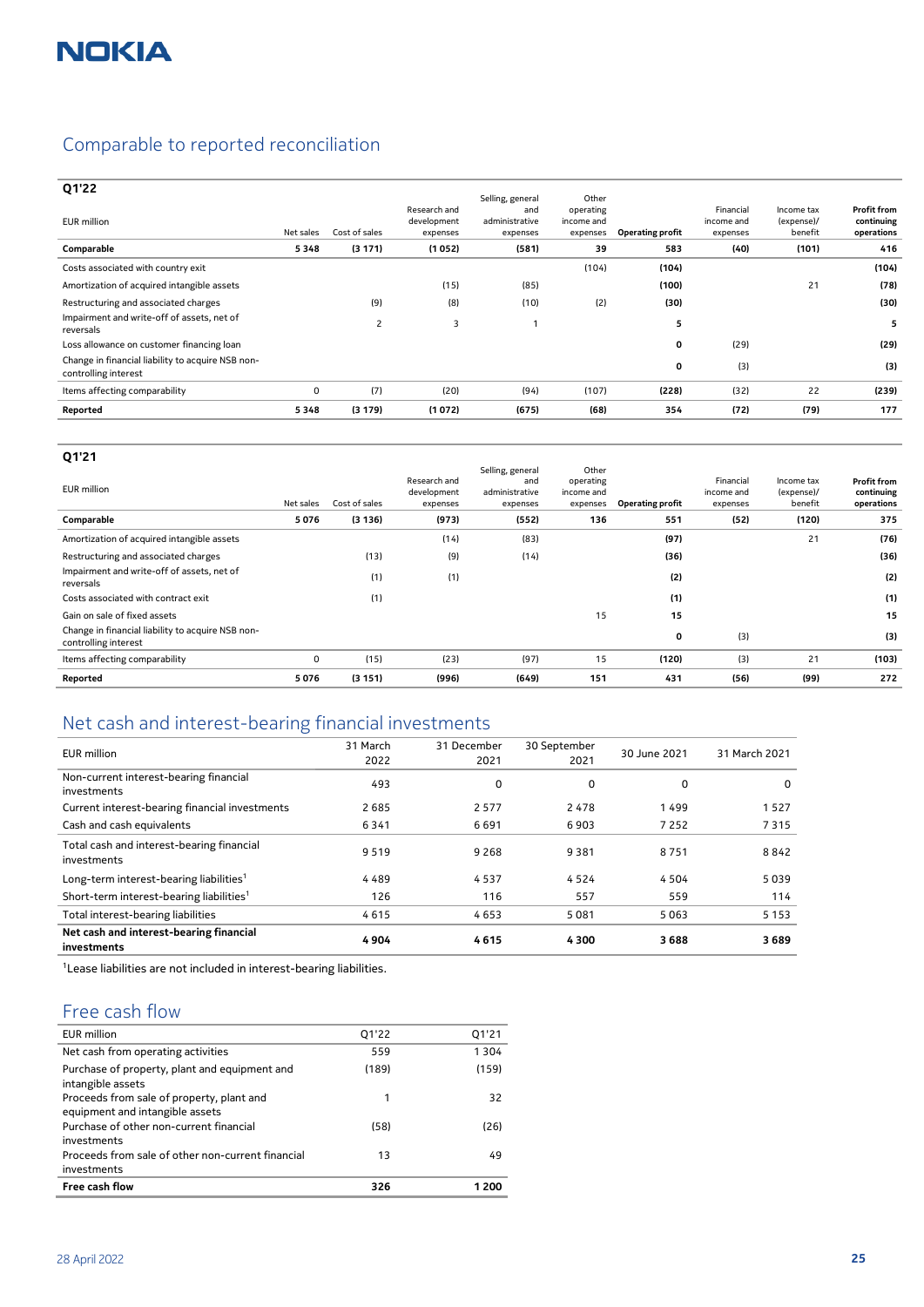

## Comparable return on invested capital (ROIC)

Q1'22

| <b>EUR</b> million                    | Rolling four |       |       |       |       |
|---------------------------------------|--------------|-------|-------|-------|-------|
|                                       | quarters     | 01'22 | 04'21 | 03'21 | Q2'21 |
| Comparable operating profit           | 2806         | 583   | 908   | 633   | 682   |
| Comparable profit before tax          | 2630         | 516   | 891   | 580   | 643   |
| Comparable income tax expense         | (481)        | (101) | (159) | (117) | (104) |
| Comparable operating profit after tax | 2 2 9 3      | 469   | 746   | 505   | 572   |

| EUR million                                              | Average | 31 March 2022 | 31 December<br>2021 | 30 September<br>2021 | 30 June 2021 | 31 March 2021 |
|----------------------------------------------------------|---------|---------------|---------------------|----------------------|--------------|---------------|
| Total equity                                             | 16 009  | 18083         | 17462               | 16 3 9 2             | 14 3 3 7     | 13771         |
| Total interest-bearing liabilities                       | 4913    | 4615          | 4653                | 5080                 | 5063         | 5 1 5 3       |
| Total cash and interest-bearing financial<br>investments | 9 1 5 2 | 9519          | 9 2 6 8             | 9381                 | 8751         | 8842          |
| Invested capital                                         | 11 770  | 13 179        | 12847               | 12 091               | 10 649       | 10 082        |
|                                                          |         |               |                     |                      |              |               |
| <b>Comparable ROIC</b>                                   | 19.5%   |               |                     |                      |              |               |

## Q4'21

| EUR million                           | Rolling four |       |       |       |       |
|---------------------------------------|--------------|-------|-------|-------|-------|
|                                       | quarters     | 04'21 | 03'21 | 02'21 | Q1'21 |
| Comparable operating profit           | 2775         | 908   | 633   | 682   | 551   |
| Comparable profit before tax          | 2 6 0 9      | 891   | 580   | 643   | 495   |
| Comparable income tax expense         | (500)        | (159) | (117) | (104) | (120) |
| Comparable operating profit after tax | 2 2 4 3      | 746   | 505   | 572   | 417   |

| EUR million                                              | Average | 31 December<br>2021 | 30 September<br>2021 | 30 June 2021 | 31 March 2021 | 31 December<br>2020 |
|----------------------------------------------------------|---------|---------------------|----------------------|--------------|---------------|---------------------|
| Total equity                                             | 14 901  | 17462               | 16 3 9 2             | 14 3 3 7     | 13771         | 12 5 4 5            |
| Total interest-bearing liabilities                       | 5 1 0 5 | 4653                | 5080                 | 5063         | 5 1 5 3       | 5576                |
| Total cash and interest-bearing financial<br>investments | 8861    | 9 2 6 8             | 9381                 | 8751         | 8842          | 8061                |
| <b>Invested capital</b>                                  | 11 145  | 12847               | 12091                | 10649        | 10 082        | 10 060              |
|                                                          |         |                     |                      |              |               |                     |
| <b>Comparable ROIC</b>                                   | 20.1%   |                     |                      |              |               |                     |

## Q1'21

| <b>EUR</b> million                    | Rolling four |       |       |       |       |
|---------------------------------------|--------------|-------|-------|-------|-------|
|                                       | quarters     | 01'21 | 04'20 | 03'20 | Q2'20 |
| Comparable operating profit           | 2517         | 551   | 1056  | 486   | 423   |
| Comparable profit before tax          | 2 3 6 8      | 495   | 1063  | 407   | 403   |
| Comparable income tax expense         | (589)        | (120) | (279) | (103) | (87)  |
| Comparable operating profit after tax | 1 891        | 417   | 779   | 363   | 332   |

| EUR million                                              | Average  | 31 March 2021 | 31 December<br>2020 | 30 September<br>2020 | 30 June 2020 | 31 March 2020 |
|----------------------------------------------------------|----------|---------------|---------------------|----------------------|--------------|---------------|
| Total equity                                             | 14 572   | 13771         | 12 5 4 5            | 15 2 20              | 15 3 19      | 16 004        |
| Total interest-bearing liabilities                       | 5485     | 5 1 5 3       | 5576                | 5763                 | 5937         | 4995          |
| Total cash and interest-bearing financial<br>investments | 7667     | 8842          | 8061                | 7632                 | 7487         | 6315          |
| <b>Invested capital</b>                                  | 12 3 8 9 | 10 082        | 10 060              | 13 35 1              | 13769        | 14 684        |
|                                                          |          |               |                     |                      |              |               |
| <b>Comparable ROIC</b>                                   | 15.3%    |               |                     |                      |              |               |